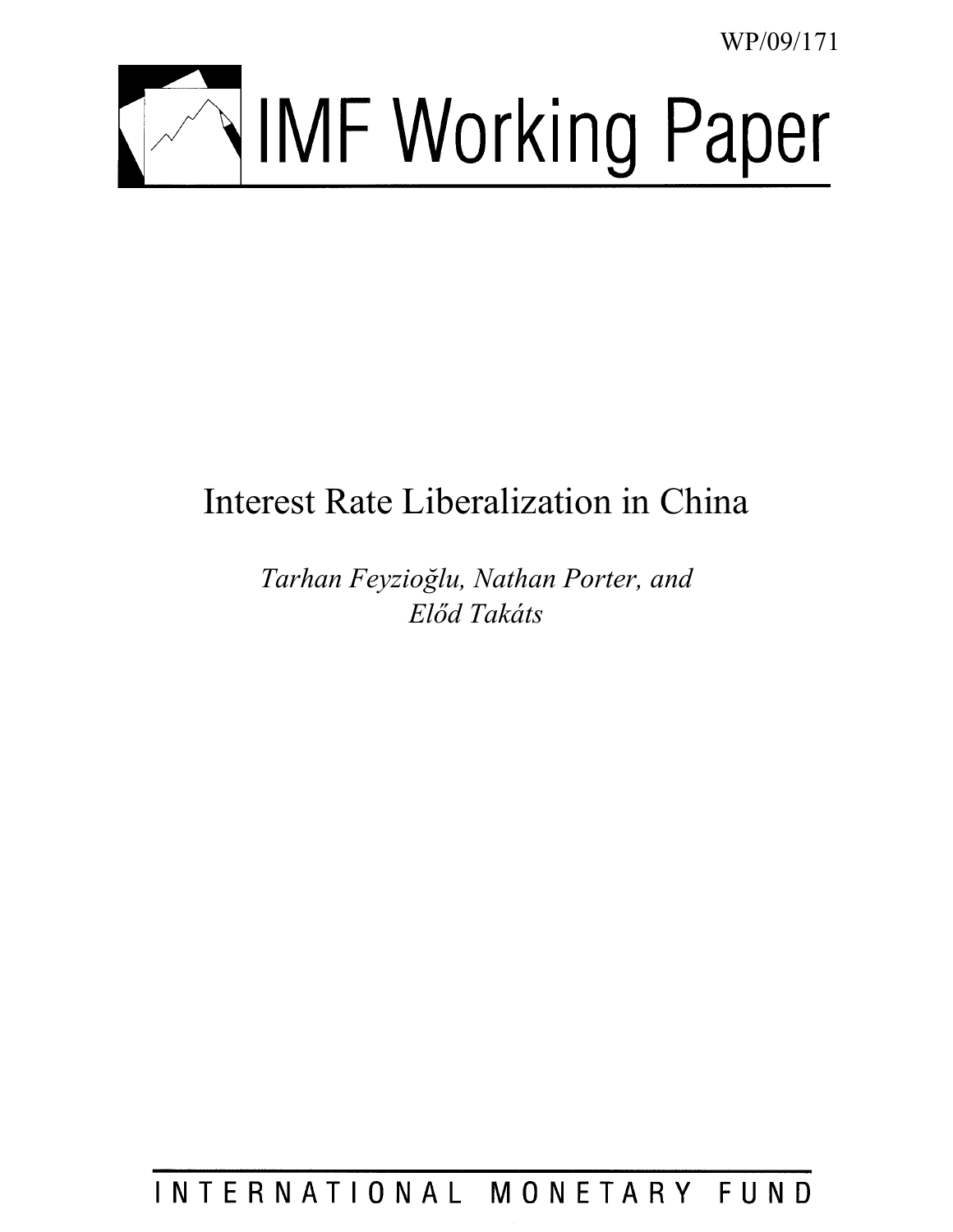## **IMF Working Paper**

## Asia and Pacific Department

## **Interest Rate Liberalization in China**

## **Prepared by Tarhan Feyzioğlu, Nathan Porter, and Előd Takáts\***

Authorized for distribution by Nigel Chalk

ľ  $C<sub>W</sub>$  ww<sup> $2009$ </sup>

#### **Abstract**

**This Working Paper should not be reported as representing the views of the IMF.** The views expressed in this Working Paper are those of the authors and do not necessarily represent those of the IMF or IMF policy. Working Papers describe research in progress by the authors and are published to elicit comments and to further debate.

What might interest rate liberalization do to intermediation and the cost of capital in China? China's most binding interest rate control is a ceiling on the deposit rate, although lending rates are also regulated. Through case studies and model-based simulations, we find that liberalization will likely result in higher interest rates, discourage marginal investment, improve the effectiveness of intermediation and monetary transmission, and enhance the financial access of underserved sectors. This can occur without any major disruption. International experience suggests, however, that achieving these benefits without unnecessary instability, requires vigilant supervision, governance, and monetary policy, and a flexible policy toolkit.

JEL Classification Numbers: D43, E43, E58, G14, G18

 $\overline{a}$ 

Keywords: Financial liberalization, financial deregulation, interest rate liberalization, China

Author's E-Mail Address: TFeyzioglu@imf.org; NPorter@imf.org; ETakats@imf.org

<sup>\*</sup> We thank, without implication, Nigel Chalk, Papa N'Diaye, and participants at a seminar arranged by the People's Bank of China for their helpful comments.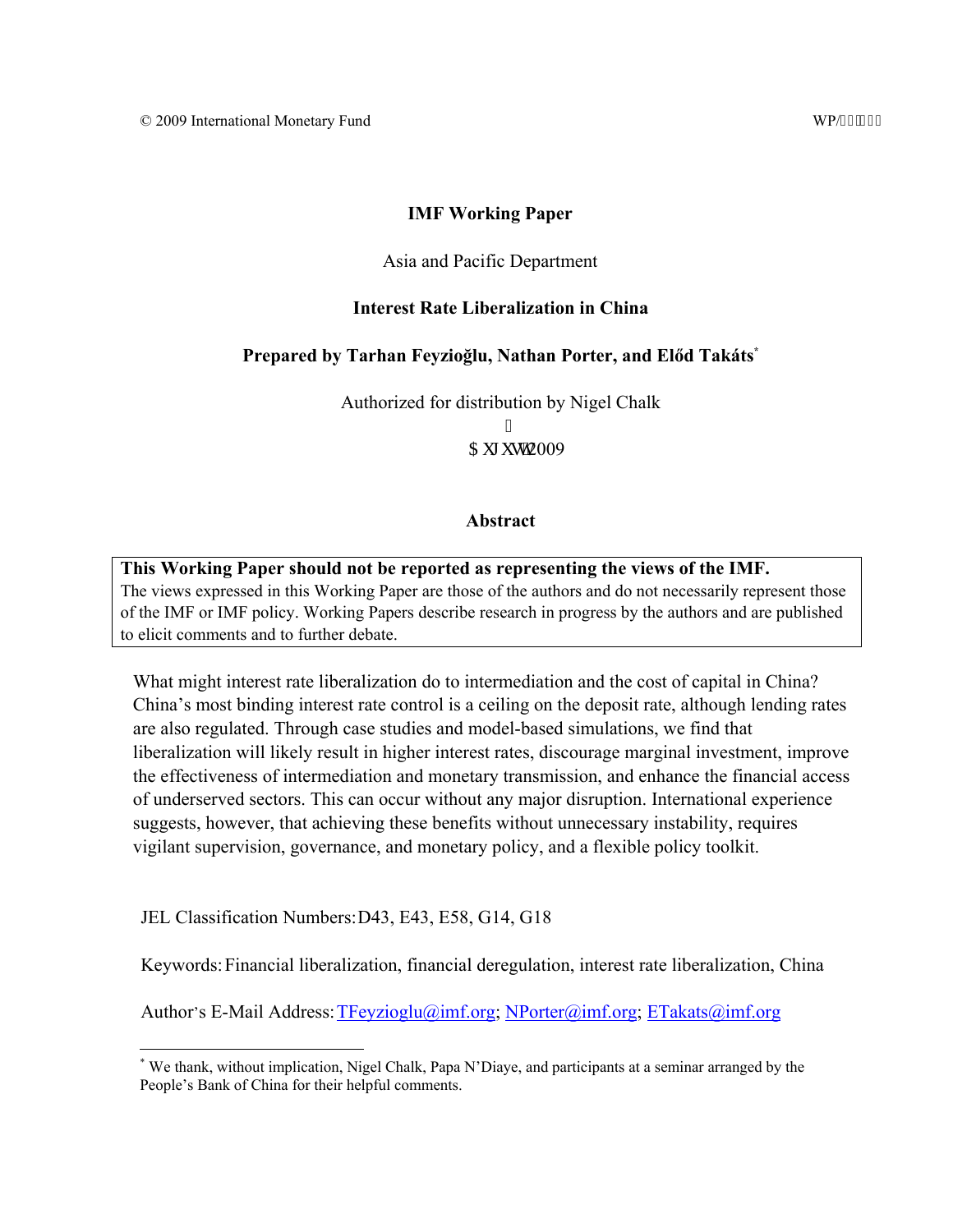| Contents | Page |
|----------|------|
|          |      |
|          |      |
|          |      |
|          |      |
|          |      |
|          |      |
|          |      |
|          |      |
|          |      |
|          |      |
|          |      |
|          |      |
|          |      |
|          |      |
|          |      |
|          | .27  |
|          |      |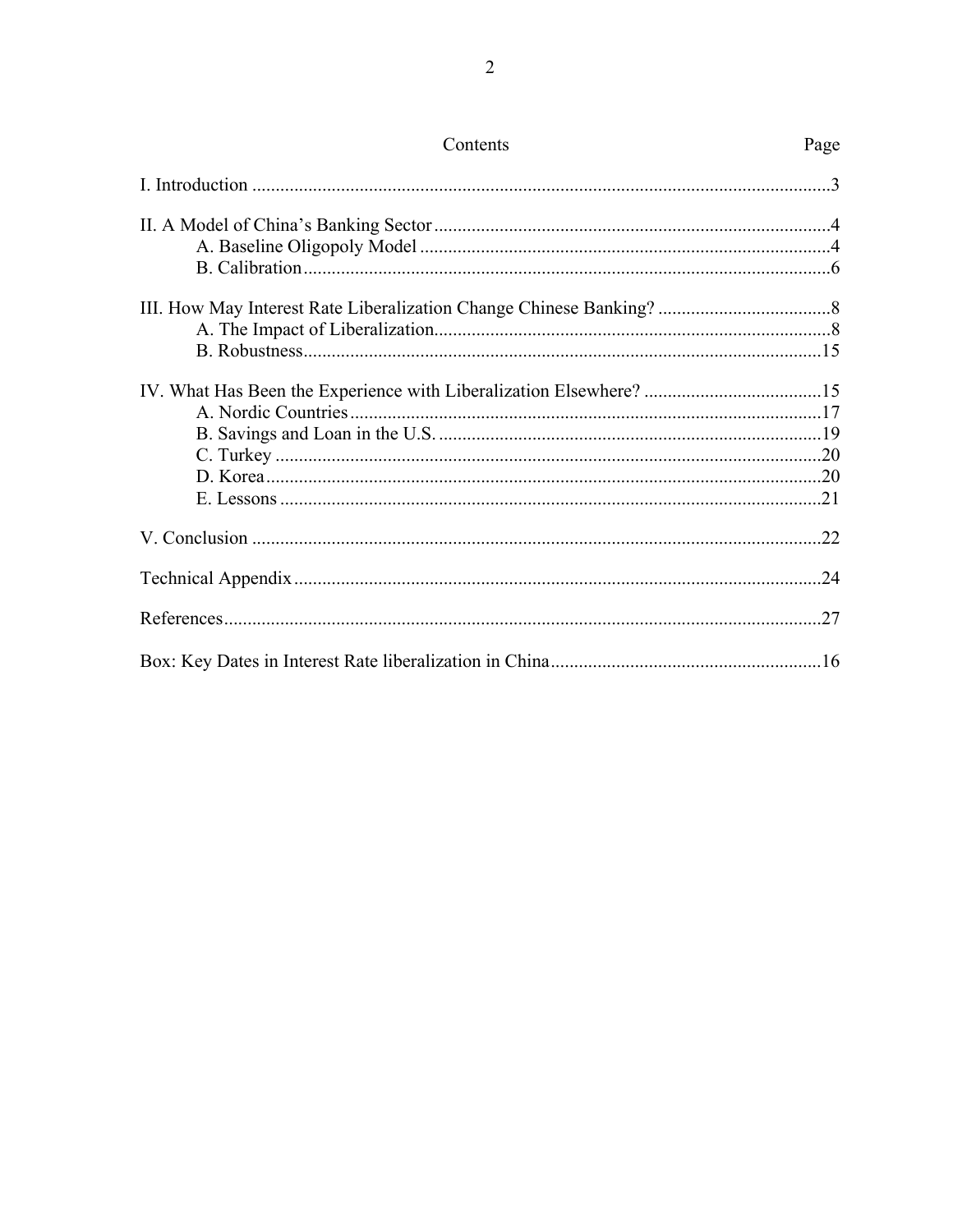#### **I. INTRODUCTION**

Financial liberalization can provide many benefits. By allowing for the better pricing of capital and risk, liberalization improves the allocation and efficiency of investment (Abiad, Oomes, and Ueda, 2004). A larger share of intermediation would be undertaken by more efficient banks and those better at assessing risk. More credit would also flow to sectors previously underserved. The range of financial products should also expand, allowing firms and households to better manage risk, and providing them with portfolio diversification opportunities. However, if attempted prematurely, financial liberalization may also expose weaknesses in the financial sector, inhibiting intermediation and creating economic volatility. In this paper we ask what impact interest rate liberalization, a central part of any broader financial liberalization, will likely have on China's banking system.

China has already made substantial progress in liberalizing its financial markets, and its interest rates in particular. After years of reform, however, there still remains a floor on bank lending rates and a ceiling on deposit rates. The deposit rate ceiling, in particular, appears to bind, as deposit rates have remained clustered at their benchmark, and real deposit rates have on average been zero.

Interest rate controls perpetuate important distortions in the Chinese economy. First, households are not appropriately compensated for their savings, and their financial income as share of total income remains one of the lowest in the world. Second, the large administratively determined interest margin provides little incentive for banks to become more efficient and improve intermediation and risk pricing. Third, credit constraints put in place to limit credit growth (since interest rates do not serve that function) create an environment where banks channel funds to large and well-connected enterprises, away from small- and medium-sized enterprises and households. And fourth, the lack of marketdetermined interest rates robs the People's Bank of China of critical information on macroeconomic and liquidity conditions.

We investigate the likely impact of reform using two different approaches. First, we develop and calibrate an oligopoly model of the banking system (Section II). Using this model, we study the likely impact of interest rate deregulation (Section III). Similar model based approaches have been applied to the study of deregulation in other markets (see Bushnell, Mansur, and Saravia, 2004; and Kopsangas-Savolainen, 2003, for electricity reform examples).

The model simulations show that liberalization results in a higher cost of capital, a lower volume of lending, and more effective monetary policy transmission. All of this may occur without harming the soundness of the banking sector, and indeed the efficiency of the system as a whole is enhanced. Smaller banks, in particular, benefit from liberalization. By opening a further channel for competition, small banks are able to attract additional deposits and expand their operations. Large banks scale back their deposit bases as funding costs rise. Freer deposit rates also enhance the impact of a given change in targeted interbank rates on deposit and lending rates, as well as on intermediation activity. The banking system remains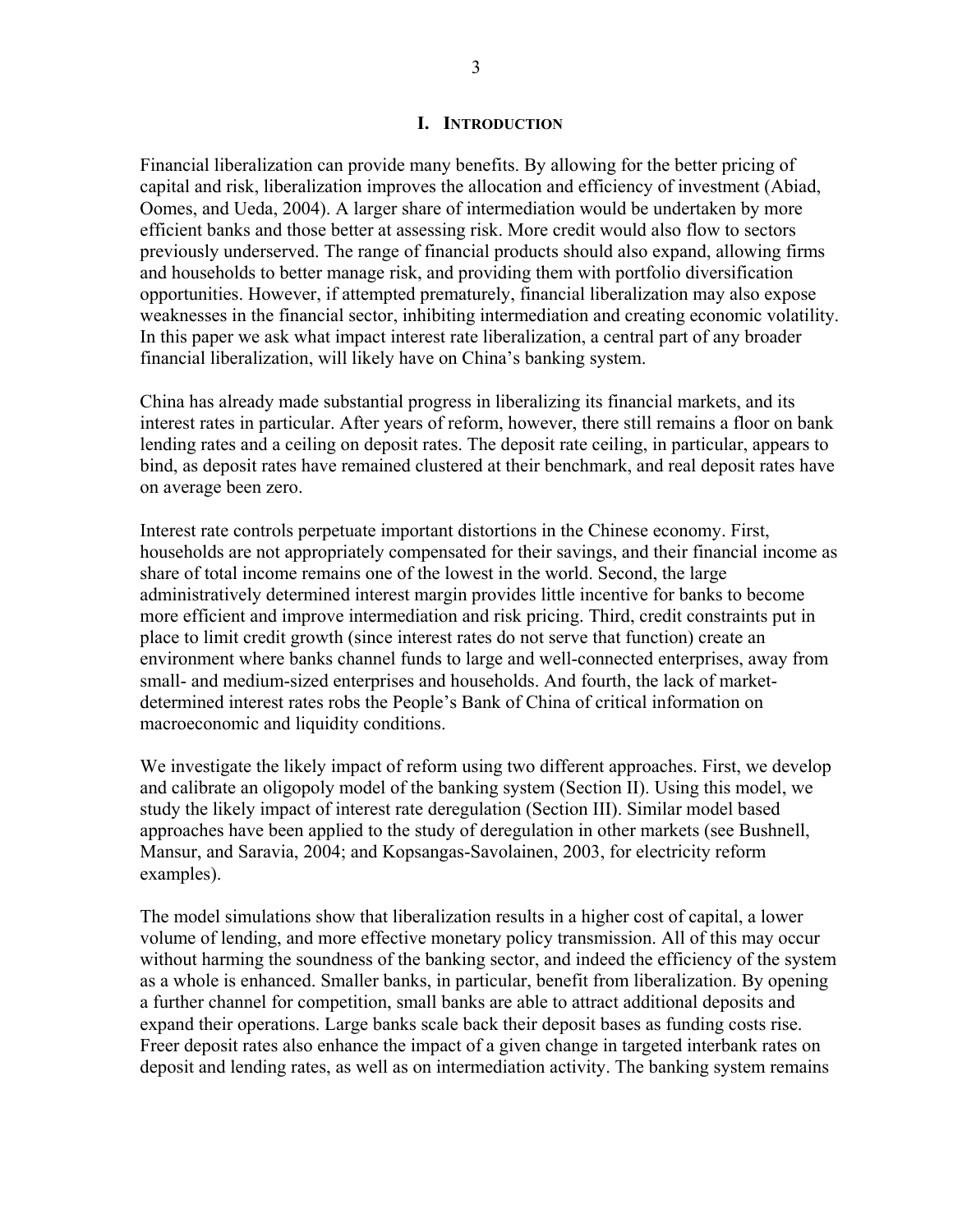sound even in the face of greater competition after liberalization, despite somewhat narrower deposit-loan rate margins.

Our second approach—the discussion of a series of case studies—asks what the experience of interest rate liberalization in other countries may imply for China (Section IV). The experience of other reformers highlight a number of preconditions for successful reform, including macroeconomic stability, sound bank governance and supervision, and appropriate monetary policy in the face of any excessive demand after reform. Liberalization is likely easiest when the controls are relatively less binding, and the private sector's credit demand is unlikely to jump after reform. These preconditions would seem to be broadly in place in China. Nonetheless, both banking supervision and monetary policy will need to remain vigilant particularly in the early stages following liberalization. Following the loss of direct control over deposit (and lending) rates, the PBC will also have to rely more on indirect monetary policy tools.

#### **II. A MODEL OF CHINA'S BANKING SECTOR**

In this section we develop a model to capture the main characteristics of the banking sector in China. The model allows for banks to have different sizes, across both their deposits and loans. It also allows banks to operate with both increasing and decreasing returns to scale, and have different levels of profitability. These assumptions are consistent with banks having market power despite competing against each other (a finding of Feyzioğlu, 2009). Specifically we model banks as oligopolists, in the sense that each bank chooses lending and deposit taking activity in a way analogous to Cournot competition commonly described in industrial organization (see Freixas and Rochet, 2008, for a broader treatment of banking sector models).

## **A. Baseline Oligopoly Model**

We assume there are *n* banks in the economy, in which bank *i* chooses how many deposits (*Di*) it needs and how many loans (*Li*) to make. Against these deposits banks are required to hold a share  $\alpha$  as reserves. The banks face an aggregate supply curve for deposits and demand curve for loans, which depend on the deposit and lending interest rates, respectively. The aggregate supply curve for deposits and demand curve for loans are denoted as  $r_D(D)$ and  $r_l(L)$ , respectively, where:

$$
D = \sum_{i=1}^{n} D_i
$$
  

$$
L = \sum_{i=1}^{n} L_i
$$

Deposits are either lent to enterprises or households at an interest rate  $r<sub>L</sub>$ , or lent to other financial institutions through an interbank market at an interest rate *r* (once reserve requirements are accounted for). We assume, for simplicity, that required reserves and any government bonds that a bank holds are remunerated at the interbank rate, *r*. Depending on the central bank's operating procedure, the interbank rate may reflect their policy target. In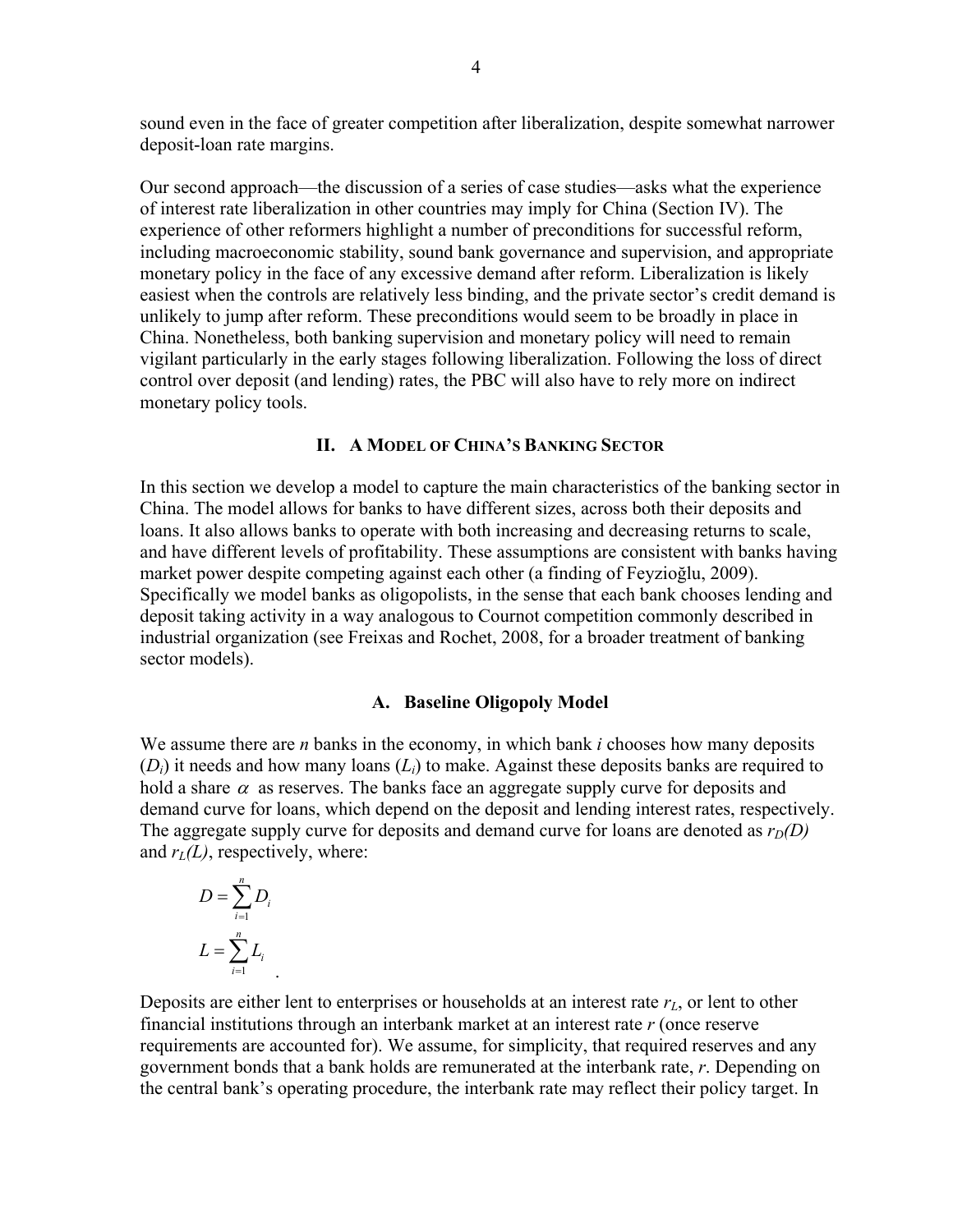this case, the central bank absorbs or injects any liquidity required to maintain this rate. On the other hand, the interbank rate may be endogenously determined reflecting the demand for interbank funds (by nonbanks and the central bank) given the level of deposits and loans in the system. In either case, banks take the rate, *r*, as given.

Each bank faces a cost function that depends on its volume of deposits and loans, as well as some fixed cost. We assume additive cost functions across deposits, loans and bank overheads (i.e., we abstract from economies of scope across lending and deposit taking activities). Deposit and loan management costs are denoted by *di(Di)* and *li(Li)*, respectively, while fixed costs are denoted by *Fi*.

If lending and deposit rates are unregulated, then each bank, *i*, solves the following profit maximization problem:

$$
\max_{D_i, L_i} [r_L(L_i + \sum_{j \neq i} L_j) - r] L_i + [r - r_D(D_i + \sum_{j \neq i} D_j)] D_i - d_i(D_i) - l_i(L_i) - F_i \tag{1}
$$

Subject to

 $(1 - \alpha) D \ge L$ , with an associated multiplier  $\lambda$ .

The solution can be characterized by the following conditions:

$$
0 = -r'_{D}(D_{i} + \sum_{j \neq i} D_{j})D_{i} + r - r_{D}(D_{i} + \sum_{j \neq i} D_{j}) - d'_{i}(D_{i}) + (1 - \alpha)\lambda_{i}
$$
 (2a)

$$
0 = r'_{L}(L_i + \sum_{j \neq i} L_j)L_i + r_{L}(L_i + \sum_{j \neq i} L_j) - r - l'_{i}(L_i) - \lambda_i
$$
 (2b)

$$
0 = ((1 - \alpha)D_i - L_i)\lambda_i, \lambda_i \ge 0
$$
\n<sup>(2c)</sup>

Without reserve requirements, lending and deposit decisions are independent, given the separable nature of banks' costs across loans and deposits. However, the two can become linked when banks are required to hold reserves. If the reserve requirement is binding (and its shadow price positive,  $\lambda \ge 0$ ), the requirement acts as a tax on lending (of size  $\lambda_i$ ), and a subsidy on deposit taking  $(1-\alpha)\lambda$ , thereby reducing lending and increasing deposit

volumes. Nonetheless, deposit and loan volumes primarily depend on the marginal costs of deposit taking and lending, respectively. Therefore, market shares in both the deposit and lending markets are primarily dependent on the relative marginal costs across banks, facts we use in our calibration of the model discussed below. While the banks with lower marginal cost have larger market shares, these banks need not be the most profitable, depending on the extent of the bank's fixed costs.

When banks are subject to *binding* deposit or lending rate regulation, say a regulated deposit rate level or a binding ceiling, then they act as a price taker in that market. In the case of *deposit rate regulation*, with  $\bar{r}_p$  the binding regulated deposit rate, the banks' deposit taking decisions are characterized by the condition:

$$
0 = r - \overline{r}_D - d'_{i}(D_i) + (1 - \alpha) \lambda_i, \qquad (3a)
$$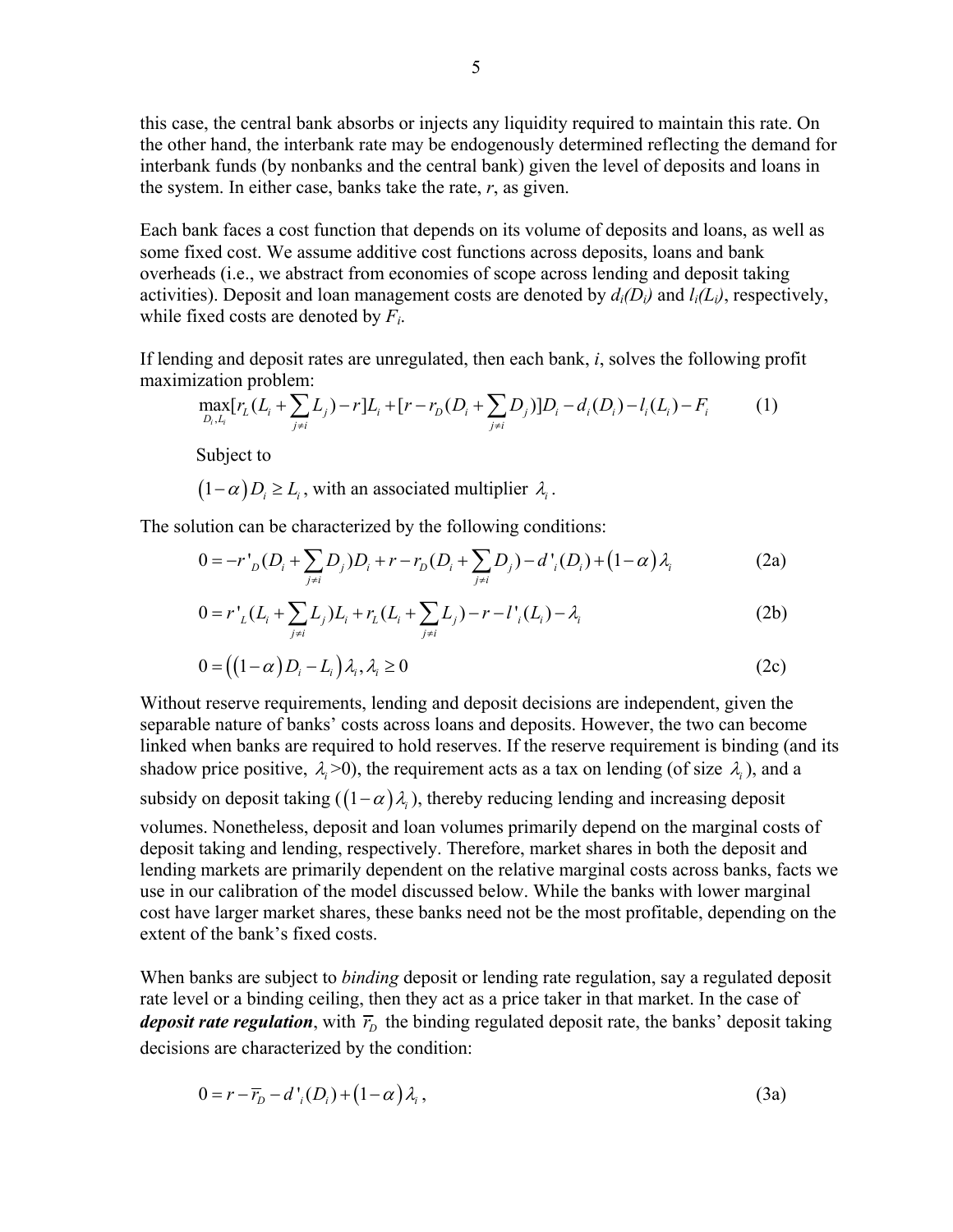replacing equation (2a). The main difference is that the marginal revenue associated with deposits  $(r - \overline{r}_p)$  no longer varies with the volume of deposits held. However, if this is the only regulation binding then the lending decision is still characterized by equation (2b), and, hence, deposit rate regulation only affects liquidity through deposit volumes. Since lending decisions are relatively unaffected, there will be less "excess" liquidity in the interbank market available for government bond purchase or other nonbank participants if the regulated deposit rate is held at a level below its equilibrium.

In the case of *lending rate regulation*, with  $\overline{r}_L$  the binding lending rate, the banks' lending decisions are characterized by the condition:

$$
0 = \overline{r}_L - r - l'_i(L_i) - \lambda_i, \qquad (3b)
$$

replacing equation (2b). As with deposit rate regulation, the main difference is that the marginal revenue associated with loans  $(\bar{r}_L - r)$  no longer varies with the volume of lending, and lending rate regulation only affects liquidity through lending volumes.

If both *deposit and lending rate regulations bind jointly*, then conditions (3a) and (3b) replace their analogous conditions in equation (2). In this case, it is not clear in how "excess" liquidity in the interbank market is affected.

The model is complete once the interbank market is included. The central bank can target the interbank rate or allow it to be determined endogenously by the liquidity in the market. Regardless of the central bank's operating target, the interbank market clears only if the supply of funds (from deposits) into the banking system equals the call on these funds (from bank lending, the net issue of government and central bank paper, and the net demand for funds by nonbank interbank market participants). Denoting the net bank holdings of government and central bank paper by *B* , and the net demand for funds by nonbanks by  $N(r)$ , the interbank market clears if:

$$
D = L + B + N(r). \tag{4}
$$

If interest rate regulations do not artificially lower the deposit rate or raise the lending rate, then the level of deposits and loans reflect the decisions of the commercial banks (i.e.,  $L_i(r_D, r)$ , and  $L = \sum L_i(r_L, r)$  $D = \sum_i D_i(r_i, r)$ , and  $L = \sum_i L_i(r_i, r)$  from equations (2a) and (2b)), and so the volume of

deposits and loans in the system partially depend on the interbank rate. If interest regulations are binding, the level of deposits in the system reflects the (fixed) supply at the regulated deposit rate and the level of loans reflects the (fixed) demand at the regulated rate.

### **B. Calibration**

To draw relevant implications from the model we calibrate it specifically to reflect the behavior of China's banking sector. Parameters are chosen in a way that matches the implied behavior of the banking system in the model as closely as possible with the observed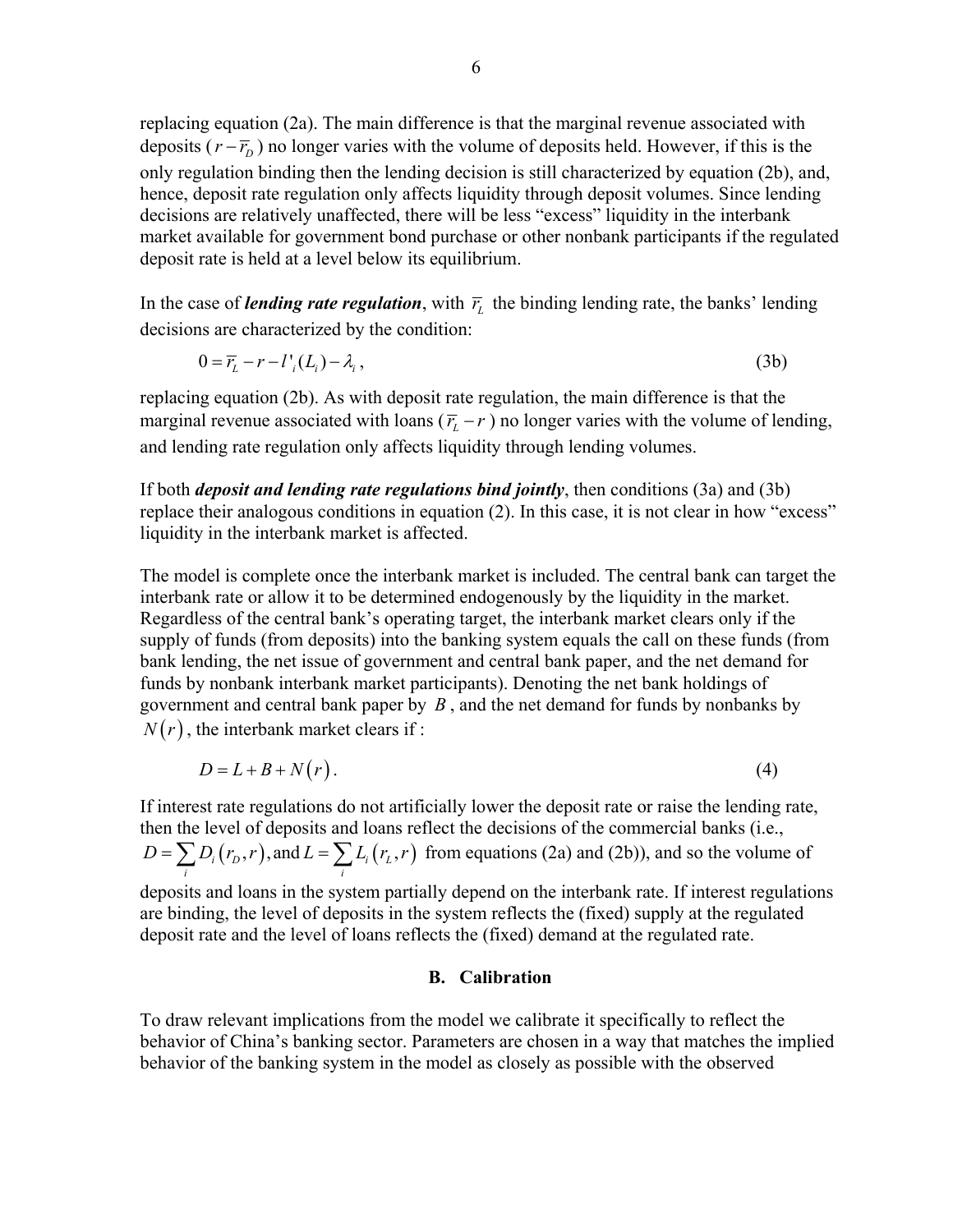behavior of the Chinese banks. Key dimensions chosen to calibrate the model along are the loans, deposits, profits, and costs of 20 of China's largest banks (in 2007).<sup>1</sup> The calibration also assumes that while the deposit rate ceiling is binding, the lending rate floor is not. The floor on lending rates is probably no longer binding on many (especially marginal) borrowers (even if it may be on those with near-sovereign risk characteristics), as less than one-third of loans are offered at the lending rate floor. The details of this calibration procedure are described in the technical appendix.

The calibrated model is able to replicate the distribution of loans, deposits, profits and costs across banks fairly well (Figure 1). In particular, bank-by-bank deposits and profits are matched exactly. The broad properties of the distribution of loans—i.e., its multiple mass points and highly skewed nature—is also closely replicated. The model can also capture the variable costs of the majority of banks, but has some difficulty accounting for those of the highest cost banks.





Sources: Bank reports; and staff estimates.

1

With this model calibrated, we can then study the impact on the banking sector and intermediation of liberalizing the deposit rate. The model also allows us to study how liberalization changes the way in which monetary policy feeds through to interest rates, and lending and deposit decisions, as well as ask how the impact of reform differs if banks compete more or less aggressively than assumed under oligopoly.

<sup>&</sup>lt;sup>1</sup> Note that the Agricultural Bank of China was excluded from the exercise given its ongoing restructuring.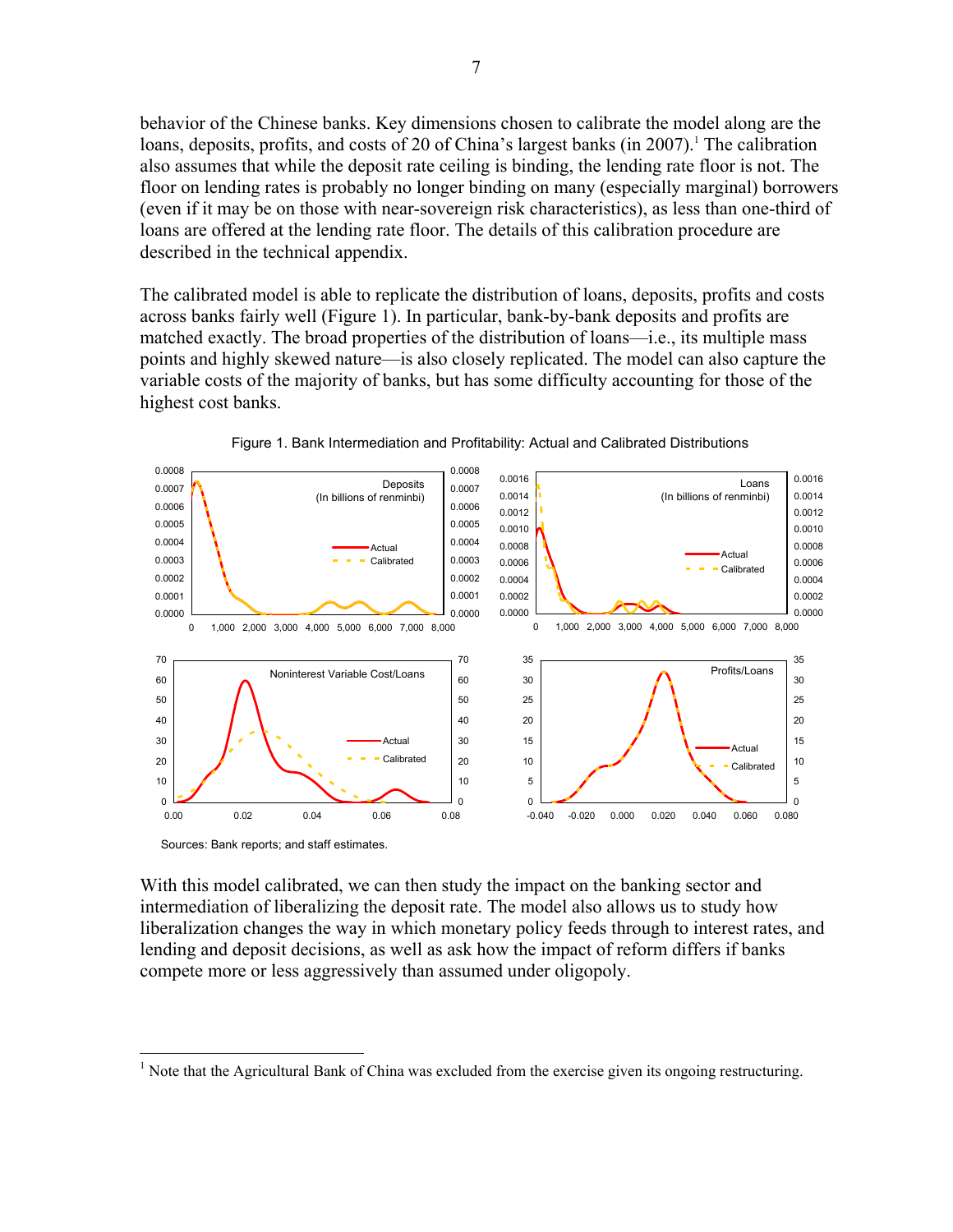## **III. HOW MAY INTEREST RATE LIBERALIZATION CHANGE CHINESE BANKING?**

With the calibrated model capturing the main patterns of intermediation and efficiency in Chinese banking, we can now apply the model to investigate the impact of deposit rate liberalization. Given that the impact of interest rate liberalization may depend on central bank operations, we consider three different assumptions: (i) the central bank operates monetary policy by targeting the interbank (IB) rate (holding it constant); (ii) the central bank targets a spread over the now endogenously determined deposit rate; and (iii) the central bank is relatively passive, and allows the interbank rate to endogenously clear the interbank market given the new lending and deposit rates.

In the rest of the section, we describe the impact of liberalization given these different assumptions for central bank behavior. Specifically, we ask four questions: (1) What is the impact of liberalization on intermediation? (2) Does the central banks' operating target significantly affect the impact of reform? (3) What implications does liberalization have for the effectiveness of monetary policy? (4) How does the impact of liberalization depend on the extent of competition?

## **A. The Impact of Liberalization**

## **Intermediation and Banking System Soundness**

Liberalizing the deposit rate allows banks an additional channel to compete for deposits, and therefore fund their lending operations. The model-based results, as shown in the empirical distributions once the deposit rate cap is eliminated (Figure 2), shows that banks would likely take full advantage of this additional channel, with smaller banks offering higher deposit rates to increase their size. The larger banks shrink their deposit bases to reduce costs as the deposit rate increases, although the ultimate extent to which deposits shrink is limited by the need for liquidity to meet reserve requirements. As a result, concentration in the deposit market falls. The impact on the distribution of lending is smaller than on that of deposits as the lending market had already been largely liberalized, and the migration of deposits away from the largest banks has only modest effects on lending since these banks were highly liquid already. On average, profitability (as a share of loans) changes little (see Table 1), but that disguises lower profits at large banks offsetting higher profits at smaller ones. On net the deposit rate rises sufficiently to bring additional deposits into the system, and loan rates and the cost of capital increase thereby reducing the volume of lending undertaken. Although the share of deposits at banks making losses increases slightly (never above 3¾ percent), this reflects a bank that has high calibrated fixed costs but relatively low marginal costs, as the number of loss making banks falls.

These trends are consistent across central bank operating procedures (Table 1). The resulting interest rates are very similar if the central bank rigidly targets the interbank rate, or is relatively more passive allowing the rate to be endogenously determined given by liquidity demand (including its own). A larger increase in the interest rate occurs if the central bank targets a constant spread of the interbank over the deposit rate, because the bidding up of the deposit rate, directly increases the interbank rate, which further increases the incentive to use deposits as a funding source, resulting in higher deposit and interbank rates.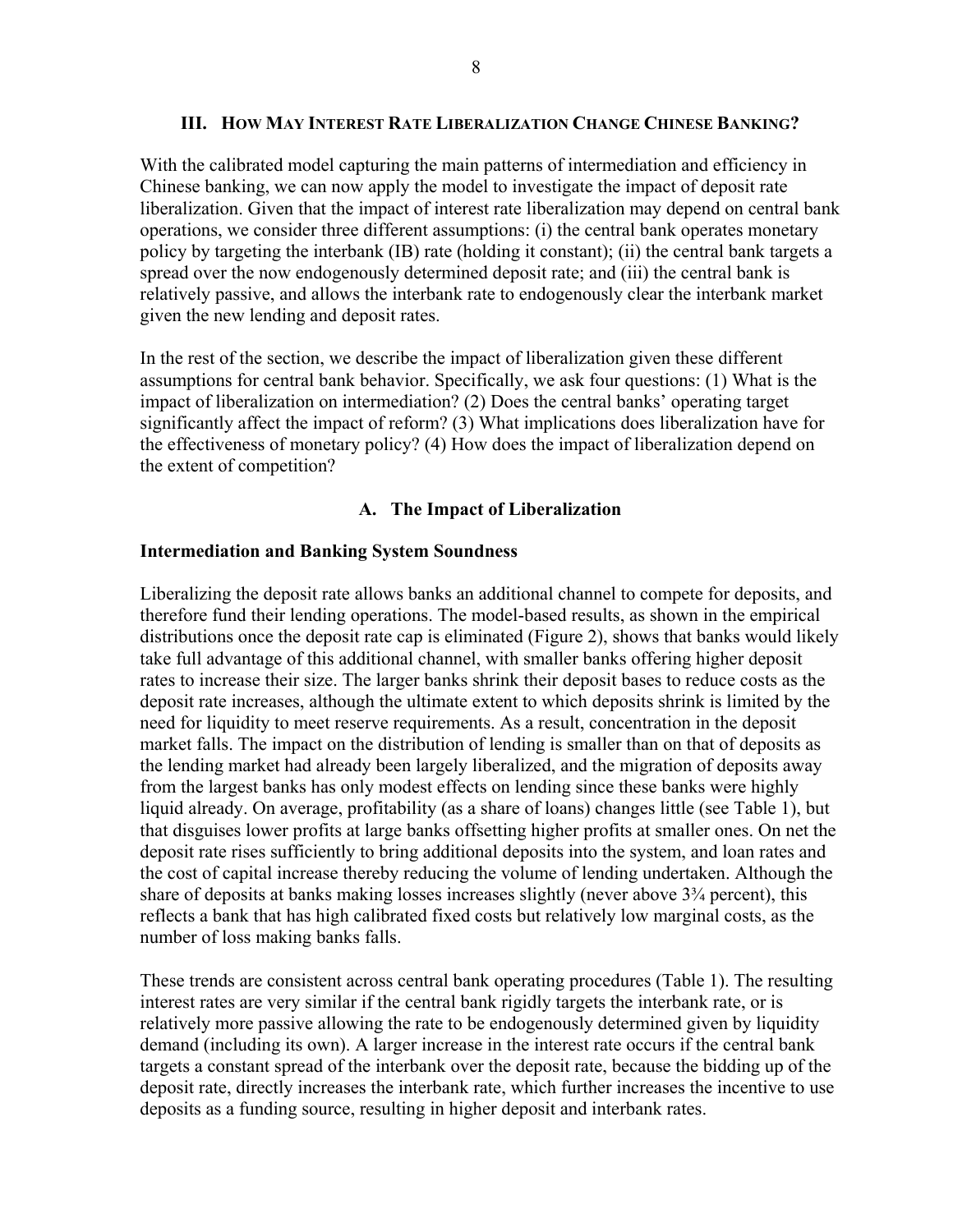Why don't interest rates rise more after liberalization? The cost of interbank funds places an effective cap on the possible rise in deposit rates after liberalization. As banks also face some cost in managing deposits, the deposit rate should typically be below the interbank rate. Consequently, as the simulated scenario assumes little change in desired monetary conditions (as captured by the interbank rate), there can only be a limited rise in the deposit rate (up to 37 basis points), and therefore the lending rate. Nonetheless, while rates may only increase by a limited amount, liberalization does create a more direct link between the cost of interbank funds (which could be adopted as the central bank's intermediate target), lending and deposit rates, and lending and deposit volumes.

|                  | Lending<br>Rate | Deposit<br>Rate | IB<br>Rate | Profit<br>Rate 1/ | Deposit<br>Share of<br>Unprofitable<br><b>Banks</b> | <b>Market Concentration</b><br>Lending 2/ | Deposit 2/ |
|------------------|-----------------|-----------------|------------|-------------------|-----------------------------------------------------|-------------------------------------------|------------|
|                  |                 |                 |            |                   |                                                     |                                           |            |
| Calibration      | 8.31            | 3.36            | 3.73       | 2.28              | 3.04                                                | 0.19                                      | 0.19       |
| Target IB rate   | 8.65            | 3.62            | 3.73       | 2.19              | 3.53                                                | 0.19                                      | 0.12       |
| Target IB spread | 8.72            | 3.64            | 4.00       | 2.44              | 3.73                                                | 0.19                                      | 0.10       |
| Endog. IB rate   | 8.67            | 3.61            | 3.72       | 2.23              | 3.66                                                | 0.19                                      | 0.11       |

#### Table 1. The Impact of Liberalization on Market Outcomes

1/ In percent of loans.

2/ As measured by the Herfindahl-Hirschman index. A larger value indicates higher concentration.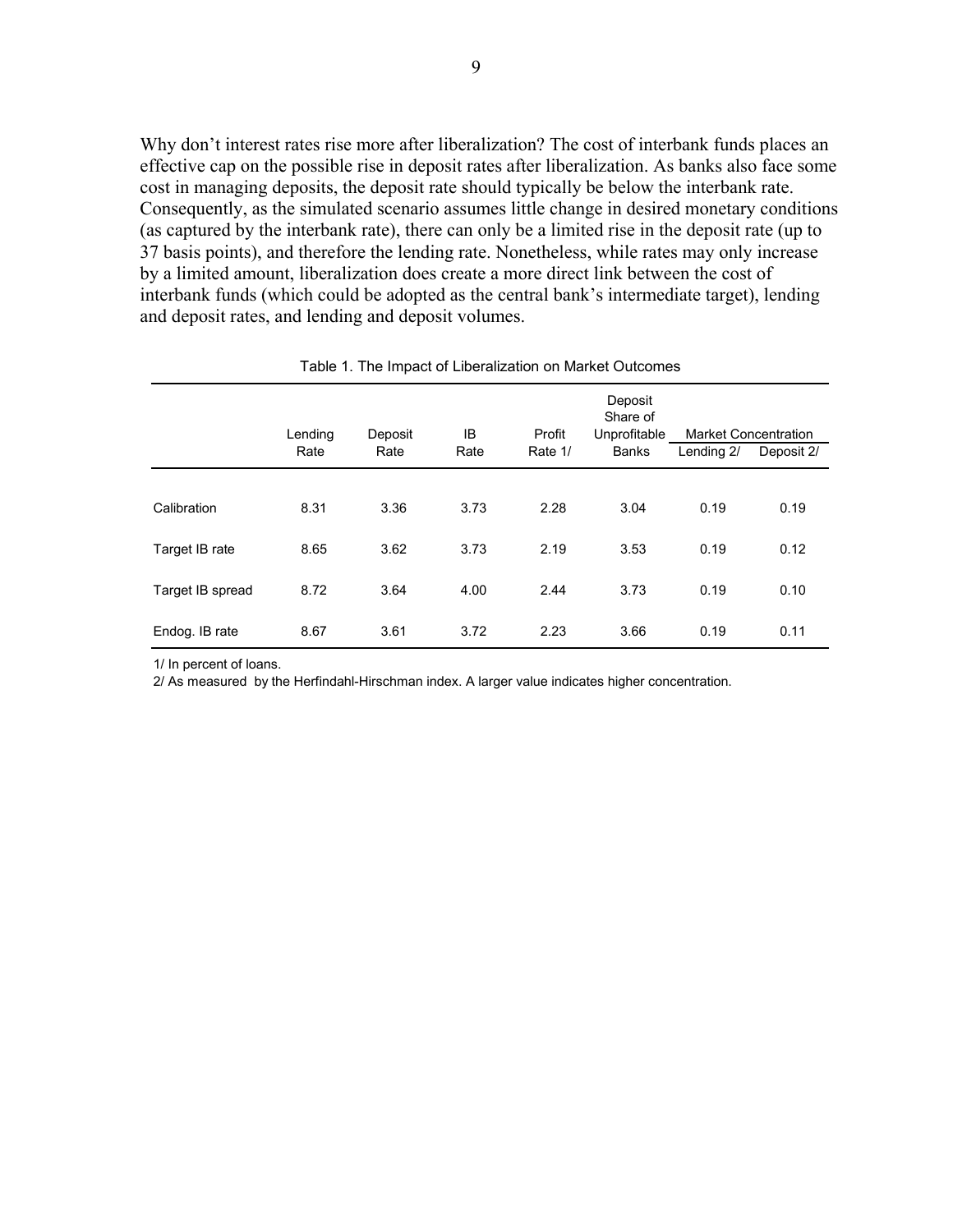

Figure 2. What Does Liberalization Do to Intermediation and Bank Profits?

Source: Staff estimates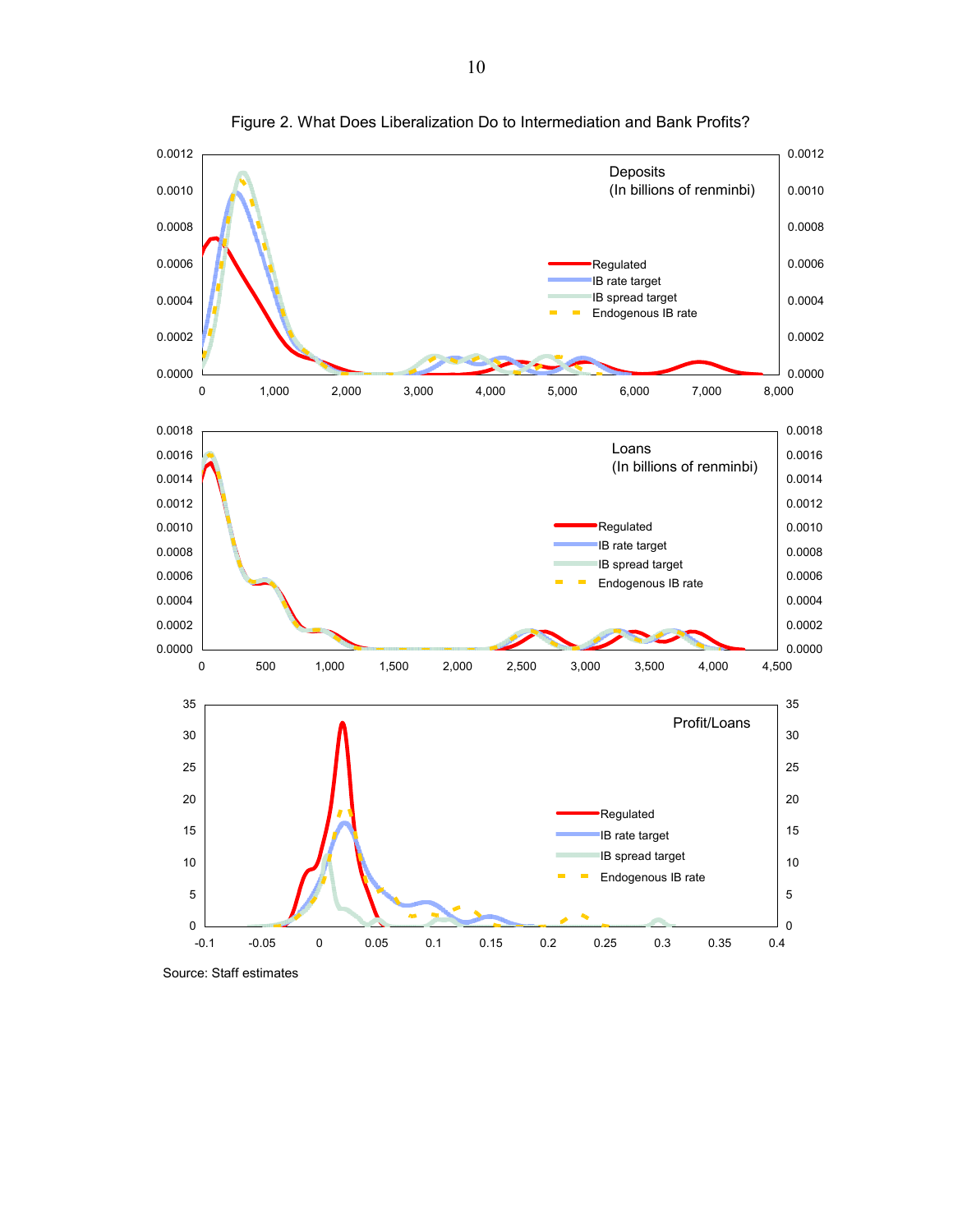## **Monetary Policy**

Interest rate liberalization enhances the effectiveness of indirect monetary policy and interest rates as price signals. The effectiveness of monetary policy after reform is a major question, with China's quantity-based monetary policy already effective under regulation. Can policy be as effective after reform? Table 2 compares the impact of monetary policy actions through interbank rate targets and changes in reserve requirement (relative to our baseline case described above) when deposit rates are liberalized and when they are not. Although Table 2 only presents the results for the case where the central bank has a strict interbank rate target, the results are much the same if the interbank rate is endogenously determined (and the central bank's target is less strictly perused).

Monetary policy, especially through indirect monetary policy instruments, would likely be highly effective after interest rate liberalization. A given change in an IB rate target results in a larger feed-through to the lending and deposit rates when the deposit rate is liberalized. For example, the simulations suggest that tighter policy—through a 50 basis point increase in the targeted interbank rate—results in a larger increase in borrowing and lending rates when interest rates are liberalized. This is because when interest rates are liberalized, the increase in the target interbank rate results in additional demand for deposits and therefore a higher deposit rate. With all funds more costly, banks restrict lending and so the lending rates are further forced up. Although banks would like to respond to a higher interbank rate by attracting additional deposits, they cannot do this when the deposit rate is capped, and so the cost of funds, and ultimately the lending rate, is lower. The larger change in interest rates means, however, that the central bank will need to undertake larger intervention in the money market to achieve its target when the deposit rate is free. Consequently, quantity based monetary policy remains more effective in the regulated environment when deposits are unresponsive. Conversely, the impact of indirect monetary policy is greater when policy is loosened, either through a lower target IB rate or lower reserve requirement, if the deposit rate is able to fall.

|                               |                           | Liberalized Deposit Rate |         | Regulated Deposit Rate 1/ |      |         |
|-------------------------------|---------------------------|--------------------------|---------|---------------------------|------|---------|
| <b>Monetary Policy Target</b> | Lending rate Deposit rate |                          | IB rate | Lending rate Deposit rate |      | IB rate |
|                               |                           |                          |         |                           |      |         |
| Target IB rate: +50 bps       | 0.34                      | 0.31                     | 0.50    | 0.23                      | 0.00 | 0.50    |
| Target IB rate: -35 bps       | $-0.34$                   | $-0.40$                  | $-0.35$ | $-0.26$                   | 0.00 | $-0.35$ |
| Target IB rate: -50 bps       | $-0.48$                   | $-0.53$                  | $-0.50$ |                           |      |         |
| RR reduced (15% to 7.5%)      | $-0.30$                   | $-0.18$                  | 0.00    | $-0.12$                   | 0.00 | 0.00    |

| Table 2. Monetary Policy Impact |  |
|---------------------------------|--|
|---------------------------------|--|

(In percentage point deviation from baseline)

1/ To show the two sided impact on monetary policy of interest rate regulation, we assume in this table that the level of the deposit rate is regulated (rather than its ceiling). Consequently, the central bank cannot lower its target rate more than 37 bps if the deposit rate is held constant, as it is only 37 bps above the deposit rate in the baseline simulation.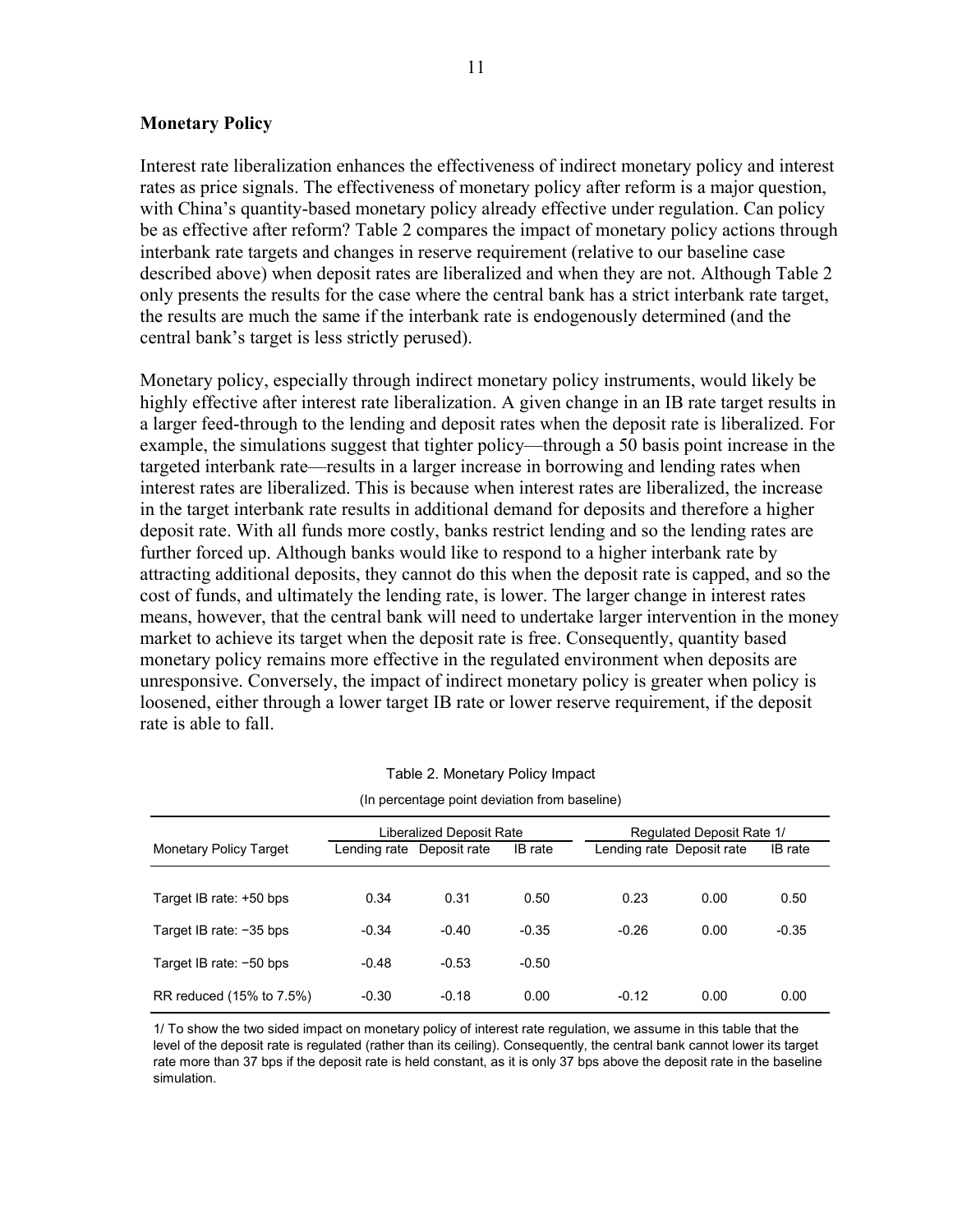## **Market Behavior**

<u>.</u>

The nature of underlying market behavior may substantially change the impact of reform. To investigate this, we consider two polar extremes: one where after liberalization banks compete aggressively, and one where they collude. In the first case, margins will be squeezed and intermediation expands, while in the second, margins rise as intermediation is curtailed. The simulated impact on interest rates and other banking system indicators appear in Tables 3 and 4, with the distributional impact on intermediation and profits shown in Figure 3.<sup>2</sup>

As expected, greater **competition** leads to a large expansion in lending and deposit taking. As a consequence, deposit rate is bid substantially higher and, as the cost of funds increases, so does the lending rate. While interest rates are higher, banks margins are lower, profitability falls, and the share of deposits in loss making banks rises slightly. Nonetheless, by far the majority of the banking industry remains profitable. Defining bank failure by cases where costs are too high at prevailing interest rates to support positive lending, only one bank fails in open competition (and it account for less than 1 percent of system deposits). Despite the open competition, measures of market concentration actually rise, however, as the largest banks are the ones that expand their operations the most.

If banks were to **collude**, they find it profitable to scale back their operations to increase margins. As they limit their lending activity, they also reduce their demand for deposits. As deposit supply is highly inelastic, they can force the deposit rate down significantly with a relatively small loss of deposits. If banks collude, "liberalization" leads to lower deposit rates, reflecting the extent of their aggregate market power. This result suggests that current market behavior must be far from collusive as otherwise banks would have already pushed the deposit rate well below its benchmark level. The largest falls in lending and deposit taking occurs at the largest banks (smaller banks increase their deposit share), meaning that measures of market concentration actually fall despite the collusion. Profitability is unsurprisingly much higher, and no banks make losses.

 $2^2$  Given that all three experiments have qualitatively similar impacts irrespective of the monetary policy operating rule assumed, Figure 3 only shows the distribution for the case where the central bank strictly targets the interbank rate.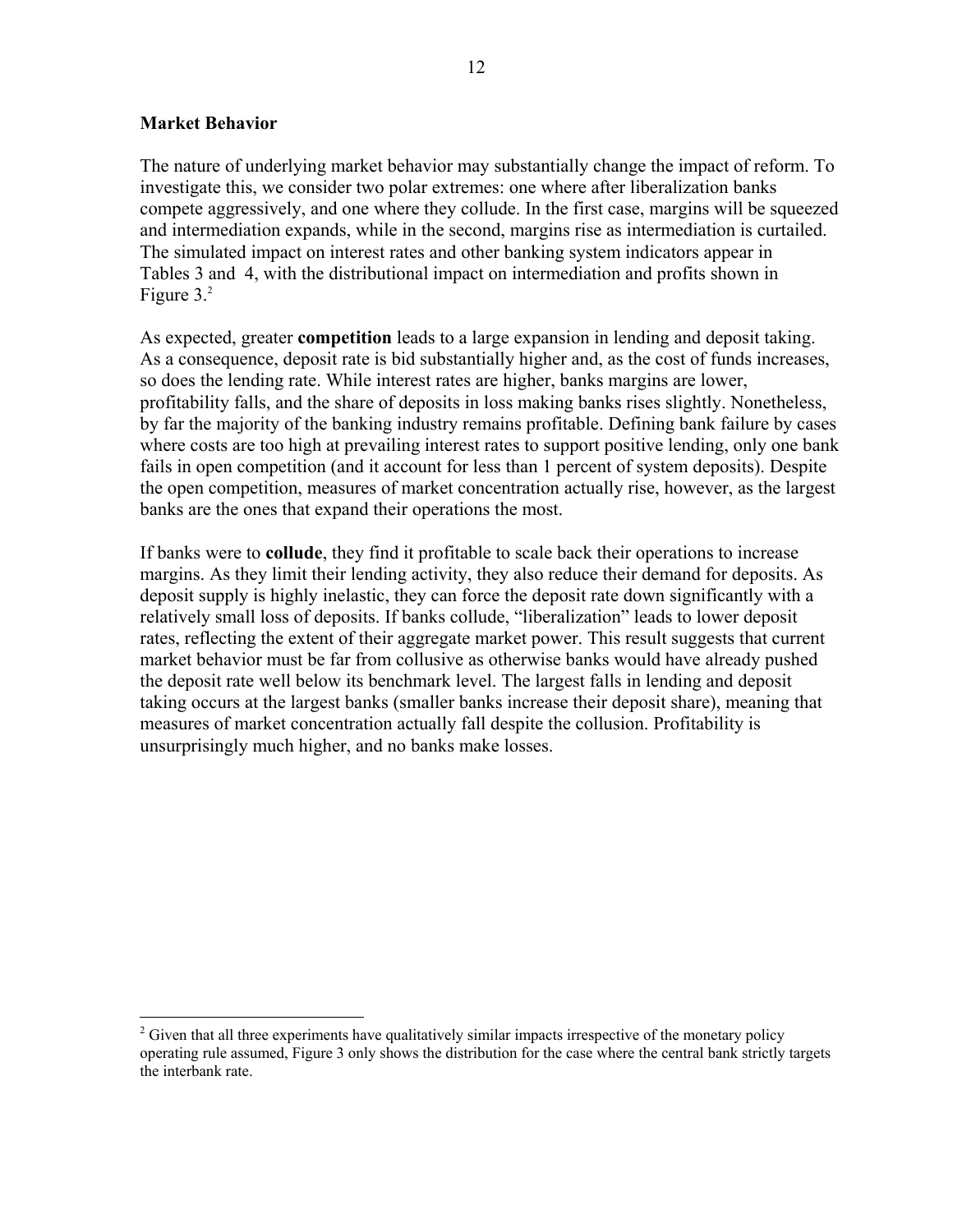|                         | Lending Rate | Deposit Rate | Interbank Rate | Margin 1/ |
|-------------------------|--------------|--------------|----------------|-----------|
| Competition             |              |              |                |           |
| Target IB rate          | 0.3          | 0.9          | 0.0            | $-0.6$    |
| Target IB spread        | 0.4          | 1.3          | 1.0            | $-0.9$    |
| Endog. IB rate          | 0.4          | 1.2          | 2.6            | $-0.8$    |
| Cooperation (collusion) |              |              |                |           |
| Target IB rate          | $-0.3$       | $-1.0$       | 0.0            | 0.7       |
| Target IB spread        | $-1.7$       | $-1.8$       | $-1.9$         | 0.1       |
| Endog. IB rate          | $-1.0$       | $-1.4$       | 0.2            | 0.4       |

#### Table 3. The Impact of Liberalization Under Alternate Market Behavior

(In percentage point deviation from baseline)

1/ The margin is the difference between the lending and deposit interest rates.

Table 4. The Impact of Liberalization Under Alternate Market Behavior

| (In percentage point deviation from baseline) |
|-----------------------------------------------|
|                                               |

|                         |              | Unprofitable<br><b>Banks</b> |            | <b>Market Concentration</b> |
|-------------------------|--------------|------------------------------|------------|-----------------------------|
|                         | Profit/Loans | (Deposit share)              | Lending 1/ | Deposits 1/                 |
| Competition             |              |                              |            |                             |
| Target IB rate          | $-1.4$       | 0.2                          | 0.05       | 0.11                        |
| Target IB spread        | $-1.7$       | 0.5                          | 0.05       | 0.11                        |
| Endog. IB rate          | $-1.7$       | 1.4                          | 0.05       | 0.11                        |
| Cooperation (collusion) |              |                              |            |                             |
| Target IB Rate          | 3.8          | $-3.5$                       | $-0.04$    | $-0.06$                     |
| <b>Target IB Spread</b> | 1.4          | $-3.7$                       | $-0.03$    | $-0.03$                     |
| Endog. IB rate          | 3.8          | $-3.7$                       | $-0.04$    | $-0.05$                     |

1/ As measured by the Herfindahl-Hirschman index. A larger value indicates higher concentration.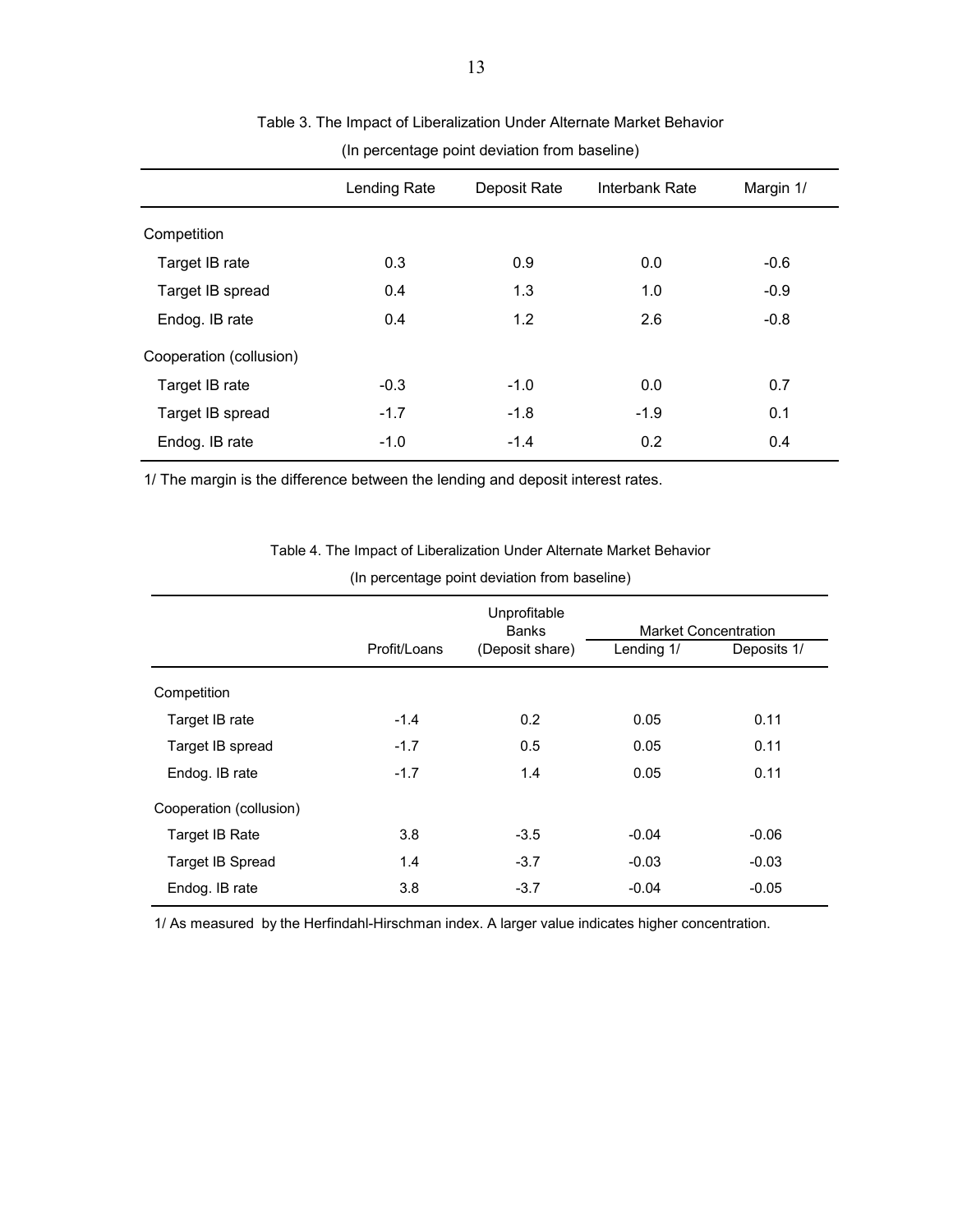

Figure 3. How Does Market Behavior Change Intermediaton and Bank Profits?

Source: Staff estimates.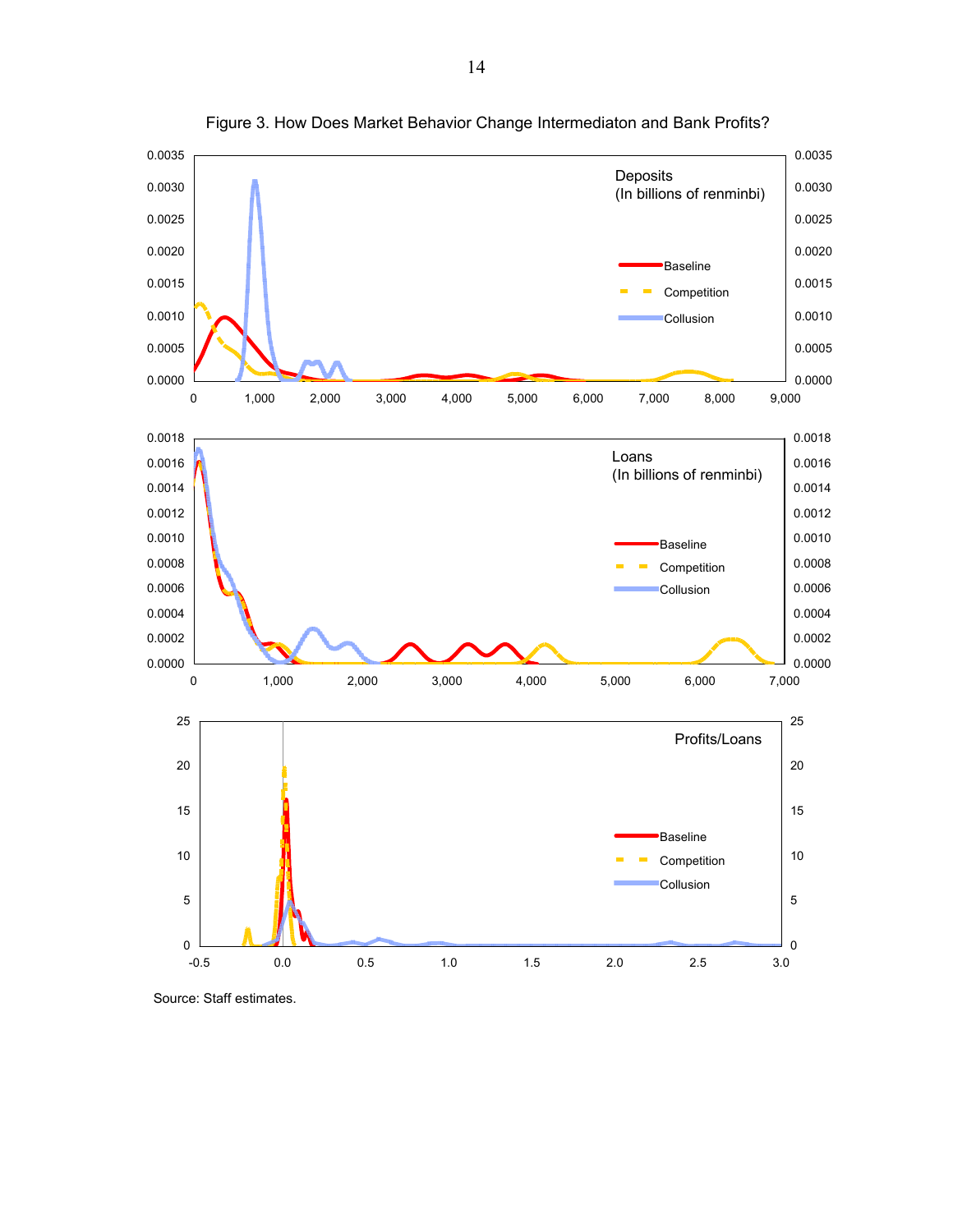## **B. Robustness**

Underlying these simulations were assumptions on the interest rate elasticity of loan demand and deposit supply. The above simulations assumed that the elasticity of deposit supply was small (0.2) based on estimates in Ho (2008) and the limited investment options individuals have, while the elasticity of loan demand is assumed somewhat larger  $(-1)$ . The broad picture painted above does not really change even for sizable changes in these elasicities:

- **Deposit Supply—If the elasticity of deposit supply more than doubles (rises either to** 0.5 or 1) then deposit rates increase by less than under deregulation. The larger elasticity means banks have to offer a smaller increase in interest rates to achieve a given change in deposits volumes. The deposit and lending markets end up being less concentrated also, as smaller banks expand their presence by more than in the baseline presented.
- **Loan Demand**—The results are largely unchanged if loan demand becomes more elastic, but do not change if demand is sufficiently less elastic. Banks become significantly more profitable after reform if loan demand becomes less elastic (falling to -0.5), reflecting the greater market power banks would hold. Given this power and their lending decisions, banks would even be able to reduce the deposit rate (meaning that at this elasticity, the deposit cap was not binding). If loan demand becomes more elastic (rising to -2), then this loss of market power translates into a smaller increase in the lending rate (and marginally higher deposit rate) after reform. The share of deposits at loss-making banks is also higher (5.5 percent), although none fail after reform, and measures of market concentration increase.

How does the impact of reform change in the lending rate is initially binding? In this case, the dual liberalization of both markets results in much tighter margins, as reform results in the deposit rate rising and lending rate falling. On balance, both deposit and lending volumes rise above their regulated levels. Simulations of our model (not reported) suggests lower market concentration in both markets, but despite lower profits, banks generally remain sound (and none fail).

# **IV. WHAT HAS BEEN THE EXPERIENCE WITH LIBERALIZATION ELSEWHERE?**

In this section, we review some country experiences with interest rate liberalization relevant for the challenges that China faces. One key issue that comes up repeatedly in country experiences is the sequencing of interest rate liberalization. However, in China, most of the necessary steps toward liberalization have been already taken (Box 1). Nevertheless, the final step—lifting the ceiling on deposit rates and floor on lending rates—still remains. Another key issue that is of concern during a process of interest rate liberalization is the possibility that aggressive competition for deposits and market share among banks could drive down margins, lead to bankruptcies, and create the conditions for financial instability. In reviewing the country case studies, we pay particular attention to this aspect.

Most governments across the globe have controlled interest rates and credit allocation at one point in their recent history. While these restrictions were put in place to maintain financial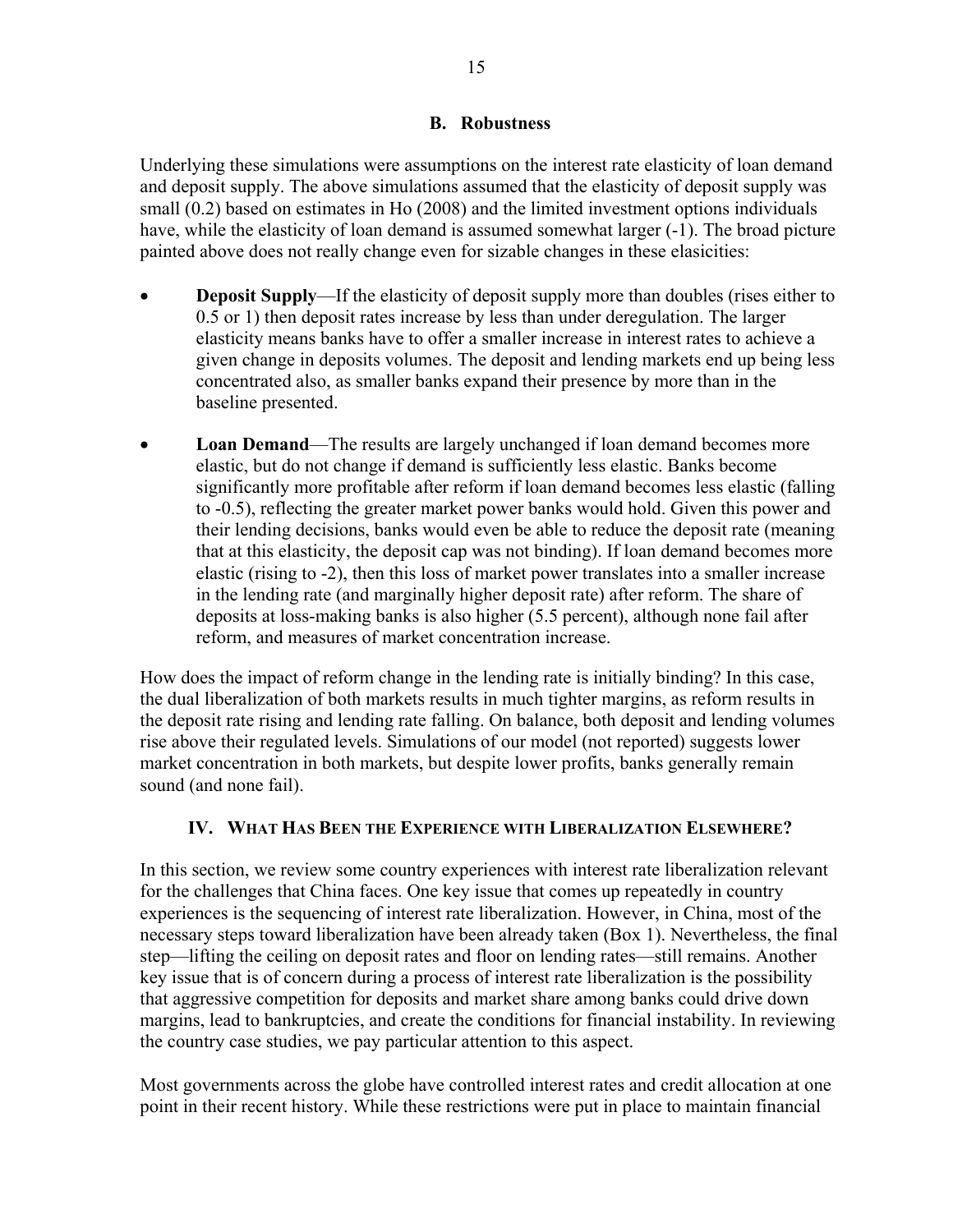stability and support development, they also reduced governments' borrowing costs by imposing low interest rate ceilings (Caprio, Hanson, and Honohan, 2001). However, this financial repression led to inefficient intermediation and lower growth (Caprio, Atias, and Hanson, 1994). Most countries removed these restrictions, often after experiencing macroeconomic crises.

| 1996      | Abolished the upper limit on interbank lending rates                                                                                           |
|-----------|------------------------------------------------------------------------------------------------------------------------------------------------|
| 1997      | Liberalized repo rates                                                                                                                         |
| 1998-2004 | Gradually increased the upper limit on lending rates                                                                                           |
| 1999      | Begun to gradually allow different institutions to negotiate rates on over                                                                     |
|           | Y30 million deposits with above 5-year maturity                                                                                                |
| 2000      | Liberalized foreign currency lending rates                                                                                                     |
| 2000      | Liberalized foreign currency deposit rates for deposits over \$3 million                                                                       |
| 2003      | Removed floor on foreign currency deposit rates                                                                                                |
| 2003      | Liberalized deposit rates in pound, franc, Swiss Franc, and Canadian Dollar                                                                    |
| 2004      | Liberalized all foreign currency deposit rates with maturity above 1 year                                                                      |
| 2004      | Removed ceiling on all lending rates (except for urban and rural credit<br>cooperatives, which have a cap of 130 percent over reference rates) |
| 2004      | Removed floor on all deposit rates                                                                                                             |

In most cases, interest rate liberalization led to higher real interest rates, shifted surplus from borrowers to savers, and allowed those who were previously crowded out to have access to credit. In India, for example, medium-sized enterprises gained access to credit as interest rates and credit allocation were liberalized and regulation and supervision was improved significantly (Hanson, 2001). At the same time, the volatility of interest rates increased after liberalization, and so did the likelihood of a banking crisis, unless the institutional environment was strong (Demirguc-Kunt and Detragiache, 2001).

In this paper, we focus on cases where transition to a liberalized financial system was not smooth with a view to learning from the mistakes made during these transitions. We start with the case of financial liberalization in Nordic countries, which culminated in a major banking crisis. Next we look at the savings and loan industry in the United States, which, soon after interest rate liberalization, suffered a major collapse. Third, we look at the case of Turkey, which experienced excessive competition after the liberalization. Finally, we look at the two attempts to liberalize the interest rates in Korea. These case studies are informative not only for the lessons on how to accomplish interest rate liberalization but also in pointing to pitfalls that should be avoided.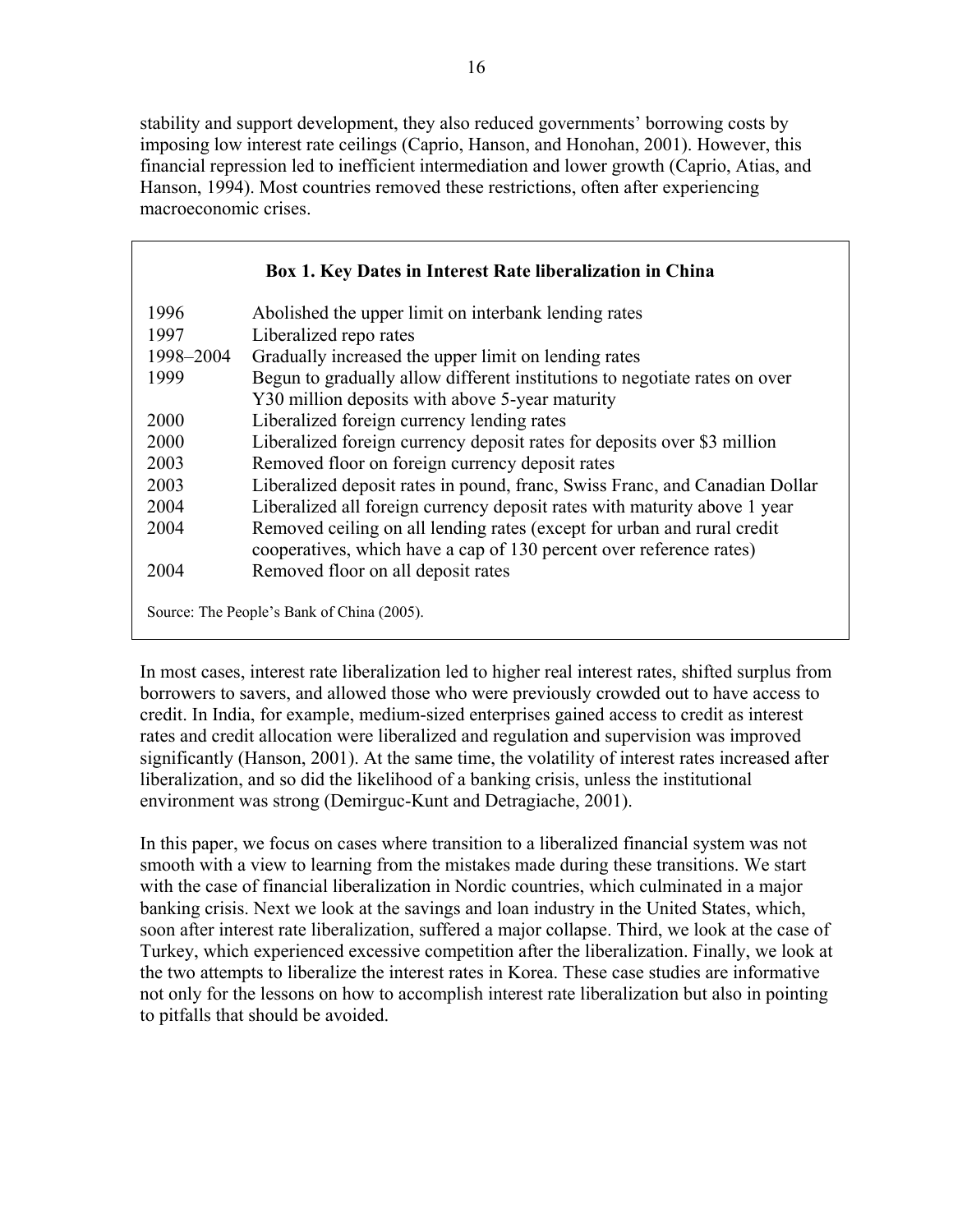Before deregulation in 1980s, financial sectors of Finland, Norway, and Sweden had a number of important similarities to the current system in China: controls kept interest rates low and stable; credit was rationed, creating an informal market for loans; banks gravitated towards relatively safer credit risks; and competition was limited. Lending rate restrictions led to the growth of a grey market and disintermediation, but often banks supported these informal sector loans with their off-balance sheet activities (Drees and Pazarbasioglu, 1998). The financial system remained dominated by banks with money markets playing an insignificant role.

During 1978–91, these Nordic countries took a number of steps to liberalize their financial markets. They liberalized most of the interest rates during late 1970s–early 1980s. Initially, quantitative controls (including reserve requirements and at times credit quotas) were used to limit credit growth, but soon these restrictions were eased, and most external capital account restrictions were abolished.

Soon after deregulation, lending surged in all three countries (Figure 4). The ratio of loans to GDP increased from 40 percent of GDP to close to 60 percent of GDP within four years in Sweden, and similar changes were observed in Finland and Norway. This reflected the profound change in competition among banks, as well as strong economic growth. Price competition among banks increased, and a number of large banks lost their market dominance. In Norway, within a decade the large state-owned banks saw their market share in loans erode from 40 percent to 18 percent. In Sweden, nonbank financial institutions increased their share substantially from 45 percent to 60 percent. In Finland, the share of savings banks increased from 16 percent to 25 percent in a shorter period of time as they focused on more risky corporate borrowers. The increase in loans was more and more financed through funds raised in the domestic and international interbank markets, the latter facilitated by capital account liberalizations. In Norway and Finland, the loan-to-deposit ratio surged significantly above 1.

Changes in interest margins, on the other hand, were much less dramatic. While real interest rates increased in all countries, net interest margins remained stable in Sweden, but declined 60–80 basis points in Norway and Finland between 1980 and 1990. Part of the reason for lower margins was the more expensive borrowing banks were forced to raise funds abroad and in money markets.

It did not take long for a full-blown banking crisis to emerge. By late 1980s, signs of economy-wide stress became evident and by early 1990s Sweden and Finland entered one of their deepest and most prolonged recessions. Bank lending shrunk rapidly to levels before the deregulation. Private consumption did not pick up for several years, and investment collapsed.

 $\overline{a}$ 

<sup>&</sup>lt;sup>3</sup> Chen, Jonung, and Unteroberdoerster (2009) also apply the lessons from the Nordic experience with interest rate liberalization, including the smoother experience of Denmark, to the case of China.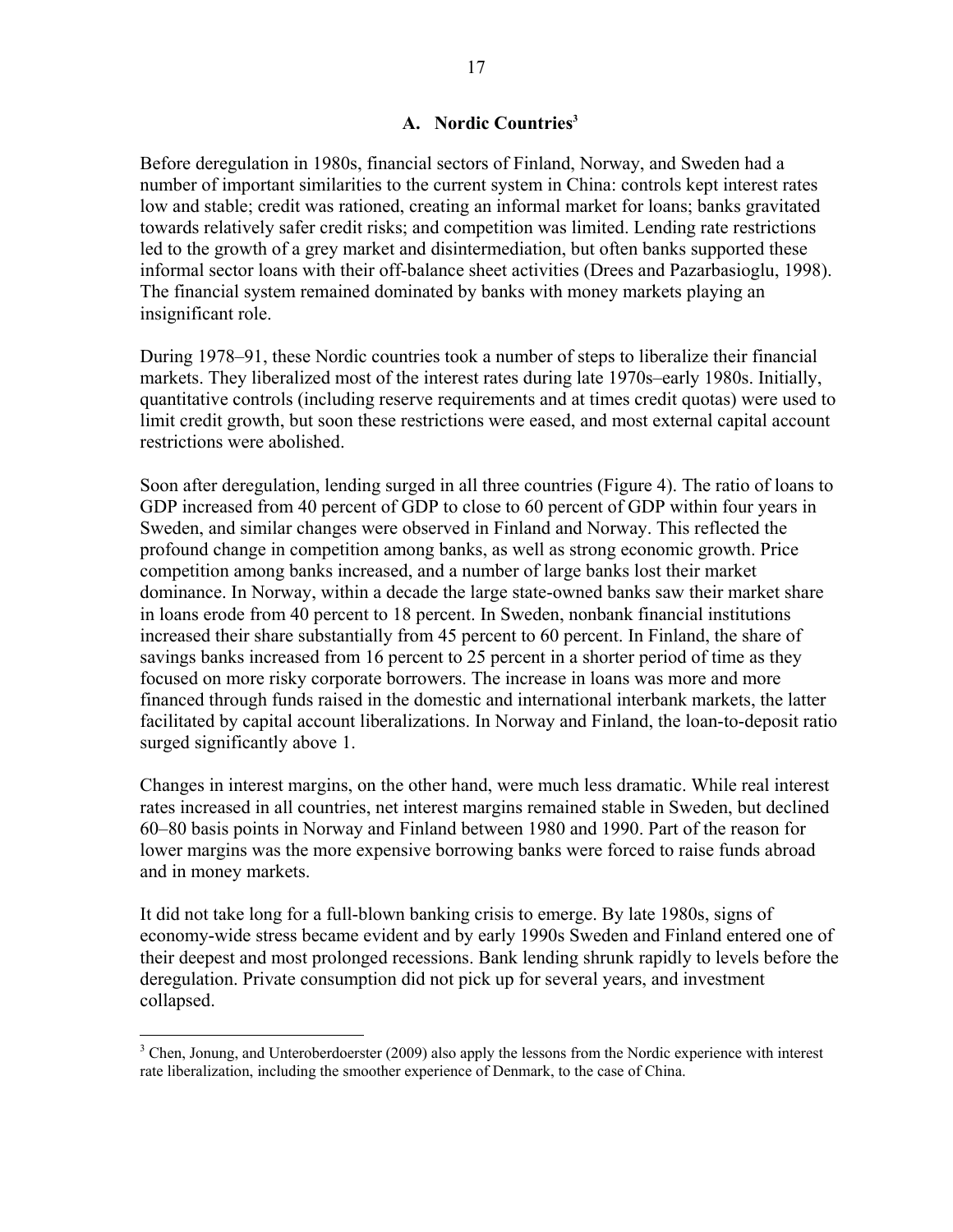

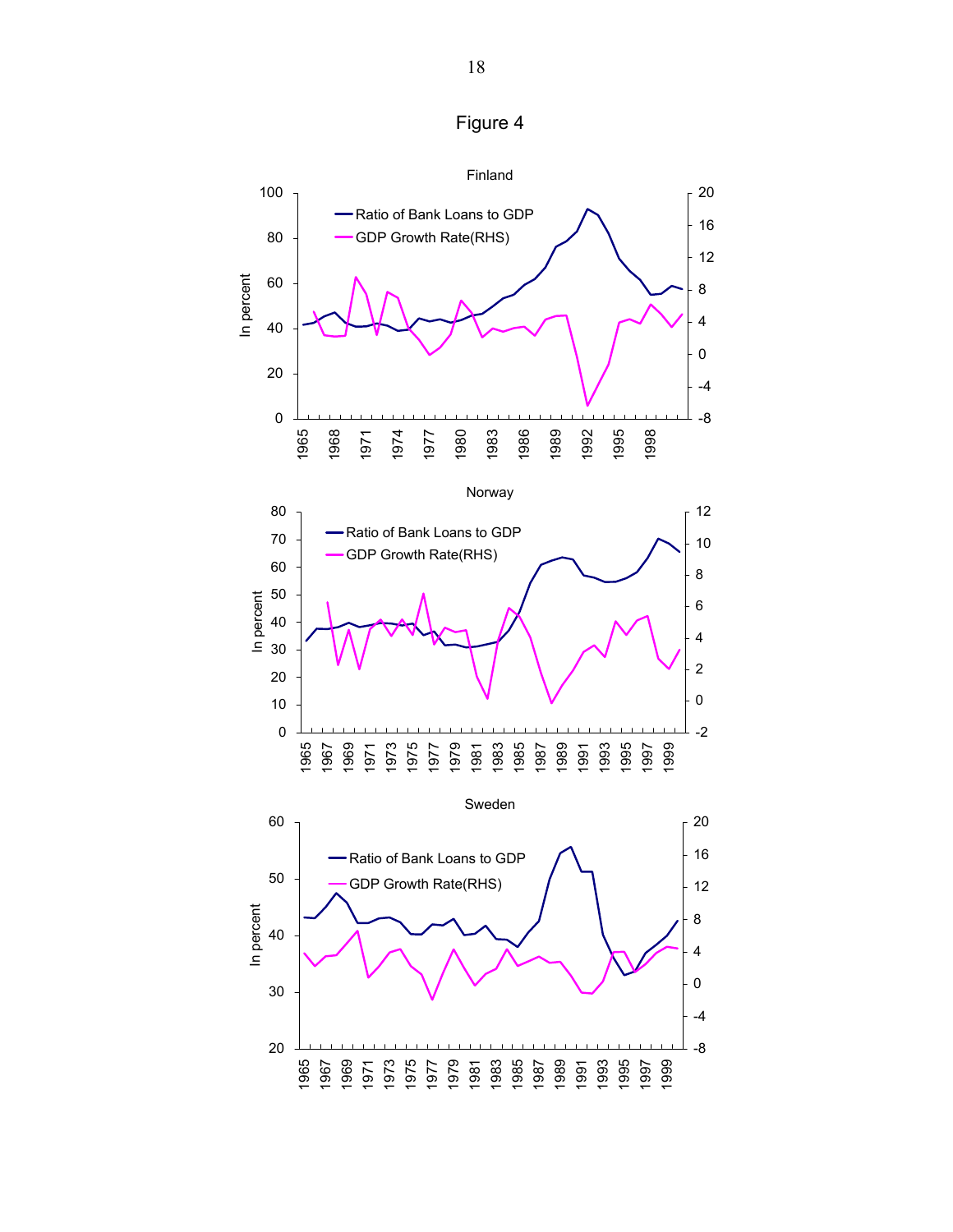However, it would be wrong to conclude that financial deregulation led to the banking crisis. Instead, the banking crisis reflected a failure in both macroeconomic and prudential policies. There was excess demand in the economy, which was financed to an increasing extent by borrowing from abroad as capital account restrictions were relaxed. This excess demand boosted GDP growth, as well as demand for housing and housing prices rose. With constraints removed, banks became an integral part of the housing boom and the external financing of domestic demand.

Policies failed in three key areas (Davis, 1995; Berg, 1994; Koskenkyla, 1993; Drees and Pazarbasioglu, 1998; and Chen, Jonung, and Unteroberdoerster, 2009):

- prudential regulations were not strengthened to prevent banks from supporting the housing bubble;
- borrowing was actively encouraged by allowing tax deductibility of interest expenses; and
- monetary policy was not tightened to rain in excess demand, especially when loan growth had increased sharply and household indebtedness surged to unsustainable levels.

This highlights the critical role that active supervision and regulation must play in the immediate aftermath of interest rate liberalization. Bank efforts to rapidly expand their balance sheets should be scrutinized carefully. In addition, strict attention needs to be paid to how banks are financing themselves, particularly if deregulation leads to some banks heavily relying on short-term wholesale funding markets.

# **B. Savings and Loan in the U.S.**

Savings and loan (S&Ls) institutions saw their deposit base shrinking in 1970s as the ceilings on deposit rates prevented them from competing for deposits. In 1980, the U.S. passed a law that gradually liberalized (within 6 years) the deposit rates S&Ls could offer. But a large mismatch begun to emerge as the Fed raised interest rates sharply to disinflate the economy. The S&Ls were increasingly forced to offer higher interest rates to attract deposits but on the asset side of their balance sheets they predominantly held 30-year fixed mortgages at low interest rates that were extended during the course of the 1960s and 1970s. Faced with this mismatch, S&Ls aggressively expanded new lending to real estate developments (both commercial and housing) with insufficient attention paid to the underlying riskiness of the loans (White, 1991). During the following years, more than 1,000 thrift institutions—with total assets more than \$500 billion—went bankrupt. The total cost to the government and taxpayers amounted to more than \$150 billion (Curry and Shibut, 2000).

As in the Nordic cases, the S&L crisis was created by regulatory forbearance and moral hazard, not by the liberalization of deposit rates. The S&Ls were already in great financial difficulty at the time interest rates were liberalized. The key reason was that they were losing their deposit base, particularly because deposit interest rates were controlled and customers were gravitating to the parts of the banking system that were less regulated. At the same time,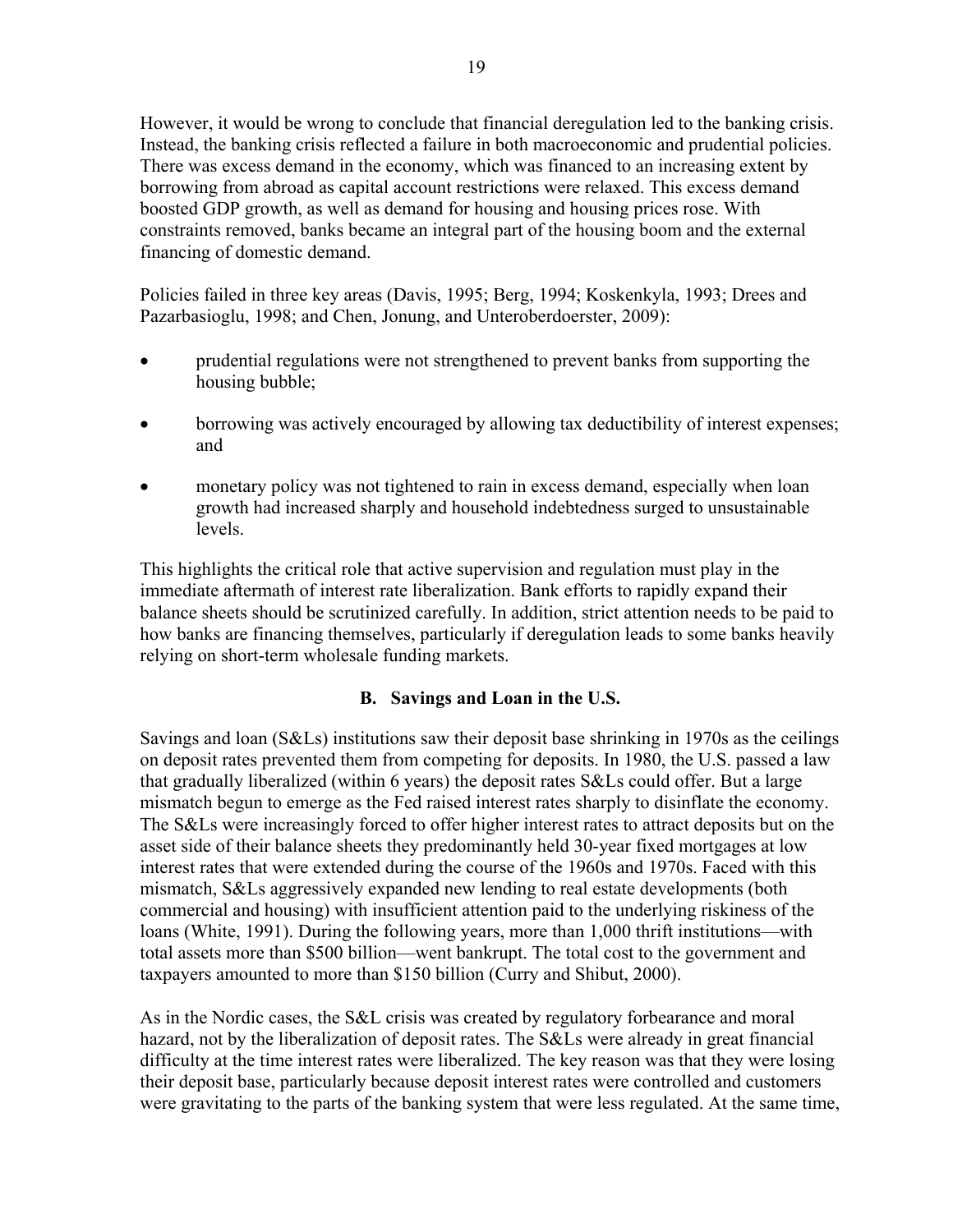they were accumulating mortgages with long-term maturities at low fixed rates, in part prompted by low and stable funding costs. By the mid-1980s, as it became clear that S&L business structure was not viable, more opportunities were given to S&Ls to expand their businesses into new areas. This was combined with regulatory forbearance and weak supervision (FDIC, 1997). S&Ls were allowed to lend and invest in bonds and securities areas where they had little expertise, and the S&L regulator did not strictly enforce capital requirements on the grounds that, with these new business opportunities available to them, the S&Ls would prosper and be able to rebuild their capital over time. Backed by deposit insurance, the S&Ls engaged in much more risky businesses, many of which turned out to be unviable, and bid up rates on deposits in order to attract funds to finance these new businesses. The total cost of the S&L debacle could have been substantially lower had there have been no regulatory forbearance and supervision were stronger.

## **C. Turkey**

In 1980, Turkey's financial system was relatively large and had the typical signs of a repressed financial system, with interest rates determined by the government. That year the authorities lifted the restrictions on both the deposit and the lending rates and allowed the interest rates to be determined in the market. Interest rates surged rapidly as banks and brokerage firms engaged in fierce competition to attract deposits. This included large Ponzi games by brokerage firms (Saracoglu, 1996).

The events evolved very rapidly and within two years of the decision to liberalize interest rates, the financial system fell into a crisis and several banks and a number of brokerage houses collapsed. The authorities reinstated interest rate controls, but the damage was already done. There were huge losses, especially on the side of the households who lost significant share of their wealth in the financial system.

The experience with interest rate liberalization revealed the unusually weak financial infrastructure, which was the root cause of bank failures. In fact, bank supervision was so weak that capital adequacy requirement for banks did not even exist. Moreover, classification of loans and provisioning rules were inadequate and certainly not up to international standards. Also, interbank markets were not developed at all—banks did not trust each other or lend to each other because they were an integral part of different, competing large industrial groups.

The government reacted quickly to restore order to the financial system, and made important strides in improving banking supervision. It also established an interbank market. While there was still much room to improve, these changes allowed the government to liberalize the rates successfully during 1984–88. The second attempt to liberalize the interest rates did not lead to excessive bank competition or create bank bankruptcies.

## **D. Korea**

Korea made two attempts to liberalize its interest rates. The first episode was during 1980s, when most lending rates and long-term deposit rate were liberalized, as part of a broader agenda to deregulate the financial sector. However, despite formal deregulation of interest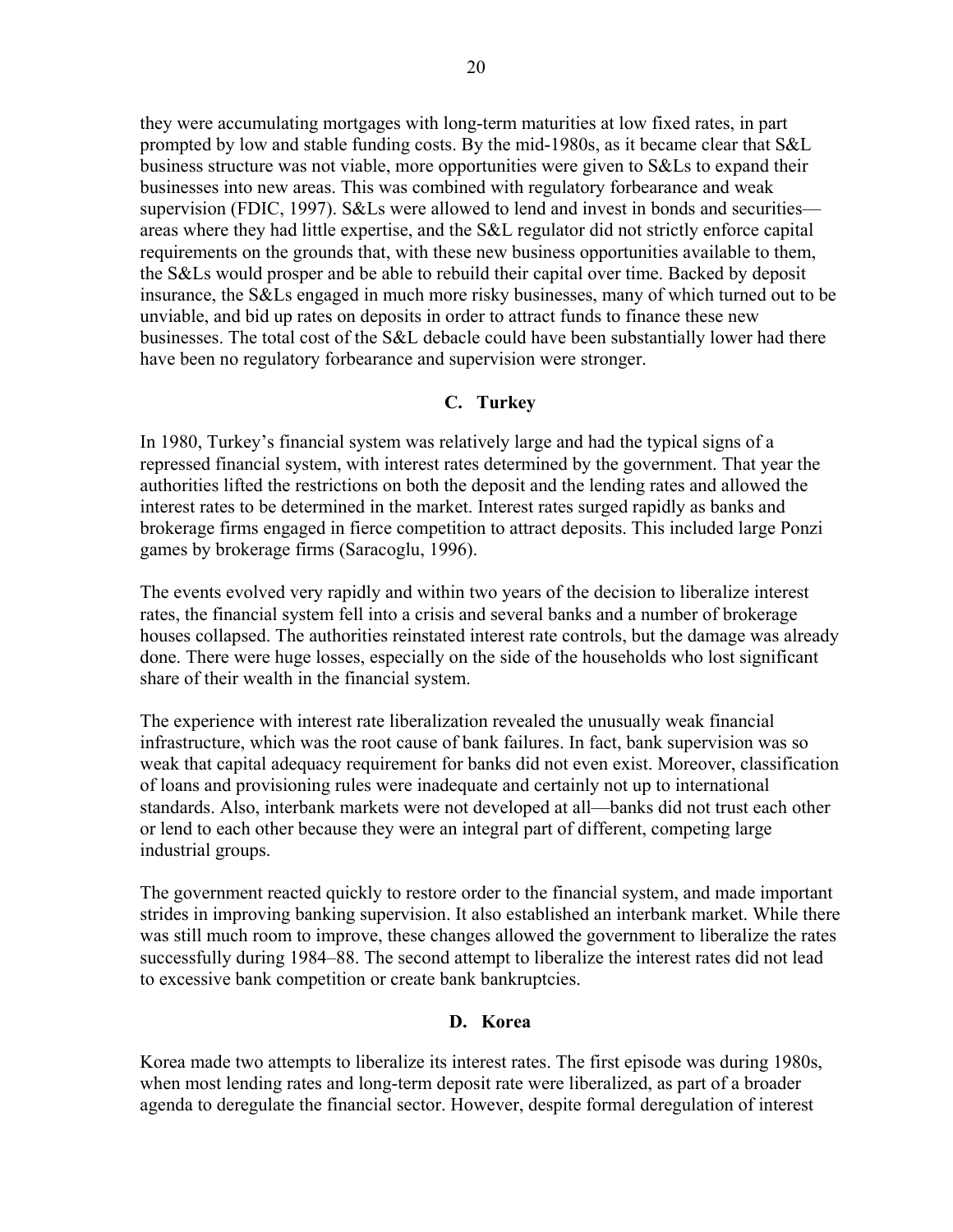rates, in effect most rates remained controlled through more informal window guidance (Kim, 1996). Competition among banks increased, but this was the direct result of deliberate measures taken by the government, including lowering regulatory entry barriers, to encourage the establishment of new banks (Oh and Park (1998)). This period of deregulation did not last long, as labor-management disputes and export stagnation led to a sharp increase in interest rates, which then triggered the reinstatement of interest rate controls in 1989.

The second episode of interest rate liberalization begun in 1991 as part of a four-step deregulation program. During the first stage, short-term lending rates were liberalized, and during the second stage, most of the remaining lending rates. During the third stage, longterm deposit rates were freed up, and in the final stage (by 1997), most of the remaining deposit rates were liberalized.

Just as the final stage of the interest rate liberalization was implemented, Korea's economy begun to deteriorate sharply as the Asian crisis took hold in several economies in the region. The reasons for the crisis have been widely discussed (IMF, 1998), but none of the reasons included interest rate liberalization. Instead, inadequate supervision of financial systems and poor enforcement of prudential rules, in addition to inappropriate monetary and exchange rate policies were highlighted as some of the key factors behind the crisis. Moreover, Oh and Park (1998), among others, make the point that insufficient financial liberalization in the domestic markets and too rapid external financial liberalization were the root causes of the crisis in Korea. Lindgren and others (2000) highlight the importance of further banking reforms, rather than the reversal of reforms, as part of key measures to achieve recovery.

## **E. Lessons**

**Pace of reform.** China started the liberalization process in earnest in 1996, and took gradual steps since then, but over the past five years, progress towards financial regulation has stalled with the deposit rate floors and lending rate ceilings still remaining. It is true that too rapid liberalization could lead to instability and reversal of the reforms, as was seen in Turkey and Korea. However, in those cases it is not the reform itself but rather a failure of regulation and supervision that is the key issue. Even if China takes the final steps in liberalization today, the total time span of the reform would reach 13 years, which is long by any international comparator. It is worth noting that both too rapid and too slow pace of reform could be damaging.

**Timing.** Macroeconomic and structural imbalances present important challenges. Removing a constraint can expose other problems in the economy, as was the case in Nordic countries, where demand was growing too rapidly and policies allowed for excessive borrowing, facilitated by a rapid liberalization of capital account restrictions. Inadequate regulatory and supervisory frameworks and poor governance in banks also have exacerbated problems in virtually in all the cases covered above. The ideal time to remove a constraint is when the constraint is less binding. An economy that is slowing down could present such an opportunity.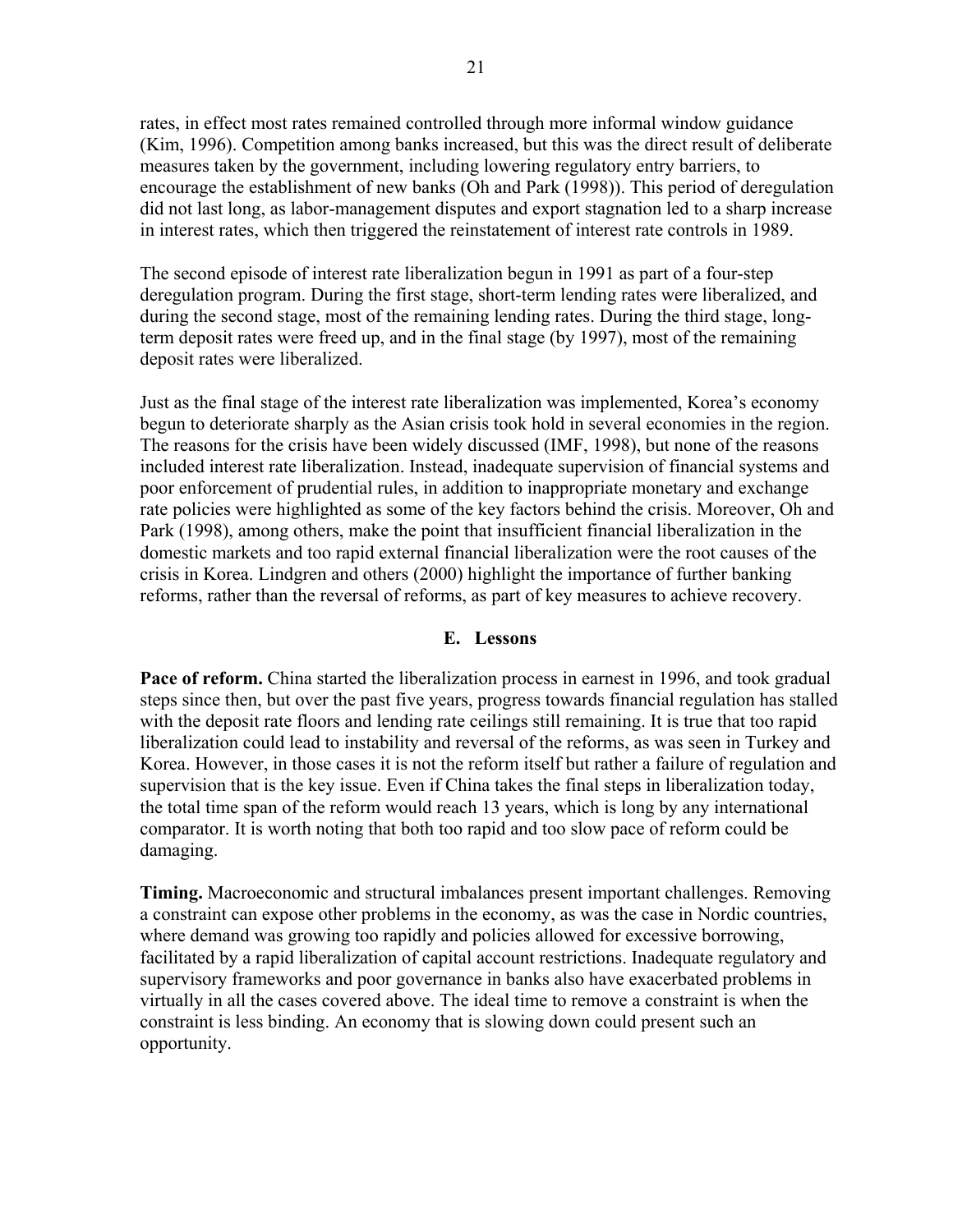## **Supporting measures.**

- **Bank regulation and supervision.** Proper regulation and supervision is the most important factor in the success or failure of interest rate liberalization. All banking crises after interest rate liberalization could be traced back to inadequate supervision or regulations not keeping up with the changing financial landscape. Removing interest rate constraints has led to more competition in almost all cases; but this competition became destructive rather than constructive when banks were allowed to enter too risky businesses and support excess demand in the economy.
- **Monetary policy.** Monetary policy also needs to be vigilant against excess demand when interest rate constraints are removed from the banking system. Often the loosening of restrictions has led to an expansion of credit (which, ultimately, was not consistent with the macroeconomic stability goals of the government). In most of the cases discussed above, monetary conditions were not tightened enough to stem the demand boom and limit inflationary pressures from an expansion of credit. In China's case, while the current economic slowdown may afford some space for an expansion of credit, such growth should be watched carefully both to ensure risks are controlled and that the resulting monetary expansion is consistent with the government's broader macroeconomic goals.
- **Policy Tools.** As direct controls over interest rates and credit quantity are replaced by indirect controls, countries have benefited from strengthening their indirect policy tools. China has also made major advances in deepening its money markets, and removing the interest rate restrictions will catalyze further development of these markets. Nonetheless, there is a need to strengthen indirect monetary policy instruments, as the use of direct interest rate and credit controls becomes less effective after liberalization, especially as markets and new products develop.

## **V. CONCLUSION**

This paper has sketched the broad preconditions for, and likely impacts of, interest rate liberalization, a central part of broader Chinese financial liberalization. We find that China meets several of the preconditions for successful interest rate liberalization identified by the experience of other countries. Moreover, our modeling results suggest that reform should raise the cost of capital, increase the return on savings, and allow smaller, more efficient, banks to increase their role in intermediation. With capital more costly, and some marginal lending discouraged, there is likely to be an increase in the efficiency of investment. Moreover, with smaller banks expanding, it is possible that the share of lending to sectors that are currently underserved—e.g., SMEs and households—may increase. Importantly, all of these benefits are achieved without banks becoming unprofitable or failing. Even if competition is relatively aggressive, the broad market structure of the banking system is unlikely to change much from that of today. A few large banks will likely remain at the core of the system with high levels of liquidity, and a range of smaller banks will compete for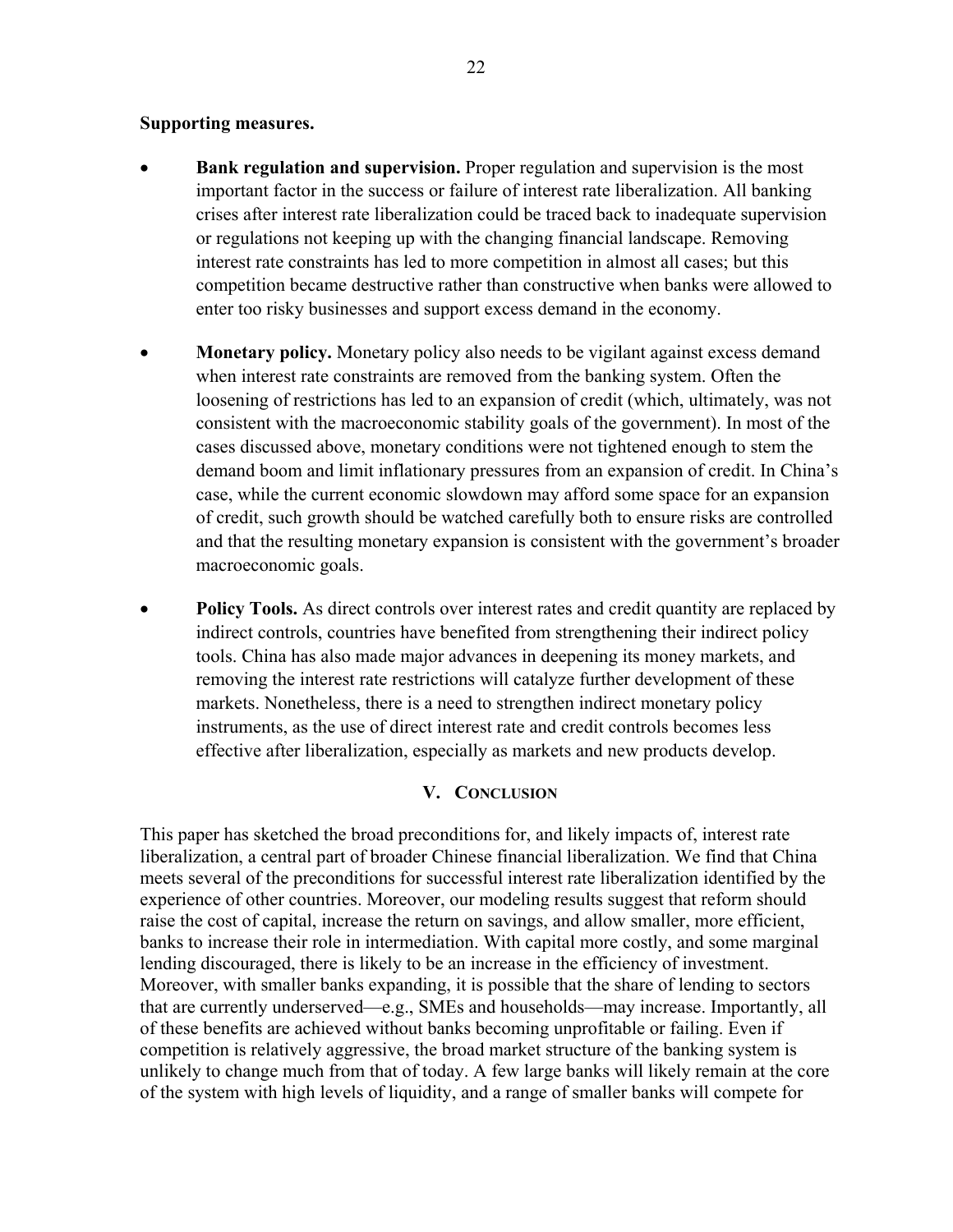both deposits and loans, imposing competitive discipline even on the largest banks. Of central importance throughout the process of liberalization is that banking supervision and monetary policy setting remains vigilant to increasing credit risks within the system. In addition, the PBC will likely need to expand its policy toolkit and conduct monetary policy though alternate, more indirect means, rather than through quantity controls or directly setting key loan and deposit rates.

Given the nature of our modeling exercise, its scope was obviously selective. For example, we have not focused particularly on what happens to the quality of lending, or will happen after the development of new financial products. Nonetheless, liberalization would likely improve aggregate loan quality. In the first instance, marginal lending should fall, and by making it easier for banks to compete over deposits, those better at assessing risk (provided their management costs are not excessive) should find it easier to increase their share of intermediation (by offering higher deposit rates). The development of new financial products is also likely to provide both borrowers and depositors with additional options, thereby increasing competition to attract household and corporate savings. This will tend to limit the market power of banks but (based on our robustness exercises) should not result in any major disruption. The development of new products will, however, also reduce the effectiveness of quantity based monetary policy measures as money demand becomes less predictable. This would make the adoption of indirect policy instruments significantly more important.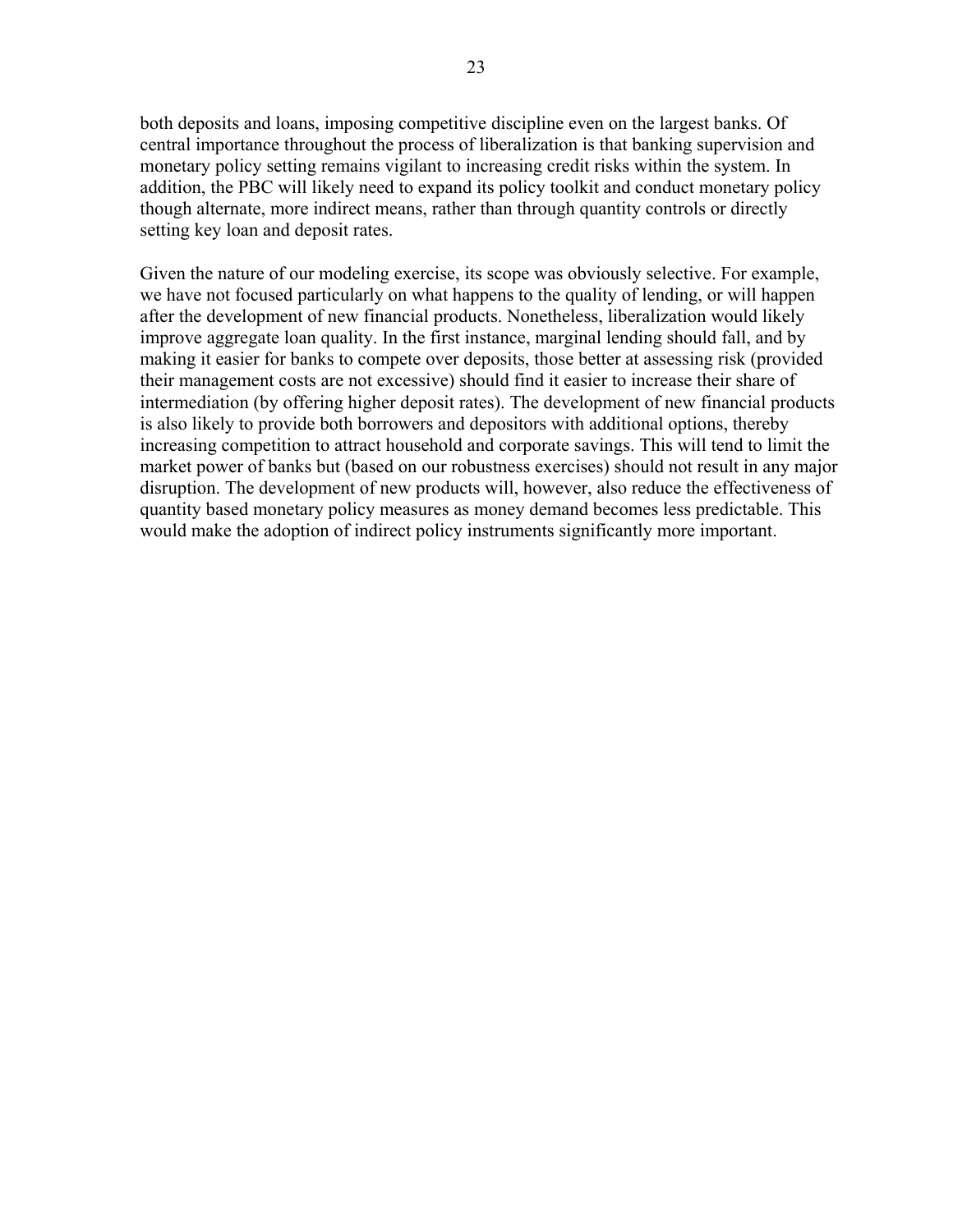#### **TECHNICAL APPENDIX**

#### *Calibration*

Calibration of a model makes it empirically relevant by ensuring it captures some key characteristics of relevant data. It requires a choice of both necessary functional forms and their associated parameter values. We calibrate our model to match the regulated deposit rate equilibrium with the benchmark deposit, but not the lending, rates assumed to be binding.

#### *Functional Forms*

Given the stylized structure of the model, we only have to choose the supply of deposits, the demand for loans, and the cost functions associated with lending and deposits taking for each bank. For the demand and supply functions, we choose constant elasticity demand and supply functions:

$$
L = A_L^{-\varepsilon_L} r_L^{\varepsilon_L}
$$
  

$$
D = A_D^{-\varepsilon_D} r_D^{\varepsilon_D},
$$

where  $\varepsilon_L \leq 0$  and  $\varepsilon_D \geq 0$  are the price elasticity of demand for loans and the price elasticity of supply for deposits, respectively, and  $A_i$  for  $i = L, D$  are the respective constants. We choose these forms over linear forms as they are more flexible with the resulting equilibrium robust to substantial changes in the structure of banking markets if they result in significant changes in interest rates.

For cost functions we assume a quadratic form, with one bank-level fixed cost representing overheads. This should provide a reasonable approximation for the various actual cost functions. Feyzioglu (2009) finds that the production technology of particular Chinese banks ranges from increasing to decreasing returns to scale, which the quadratic form can capture. In particular, the cost of managing deposits and loans are:

$$
d_i(D_i) = a_{di}D_i + b_{di}D_i^2
$$
  

$$
l_i(L_i) = a_{li}L_i + b_{li}L_i^2
$$

When the model is extended to endogenize the interbank rate, we assume a net demand for interbank funds for participants, including the PBC, that are not commercial banks. Their position in equilibrium is simply the difference between deposits and loans, and they are assumed to have a constant elasticity net demand cure:  $N(r) = A_B^{-\varepsilon_B} r^{\varepsilon_B}$ .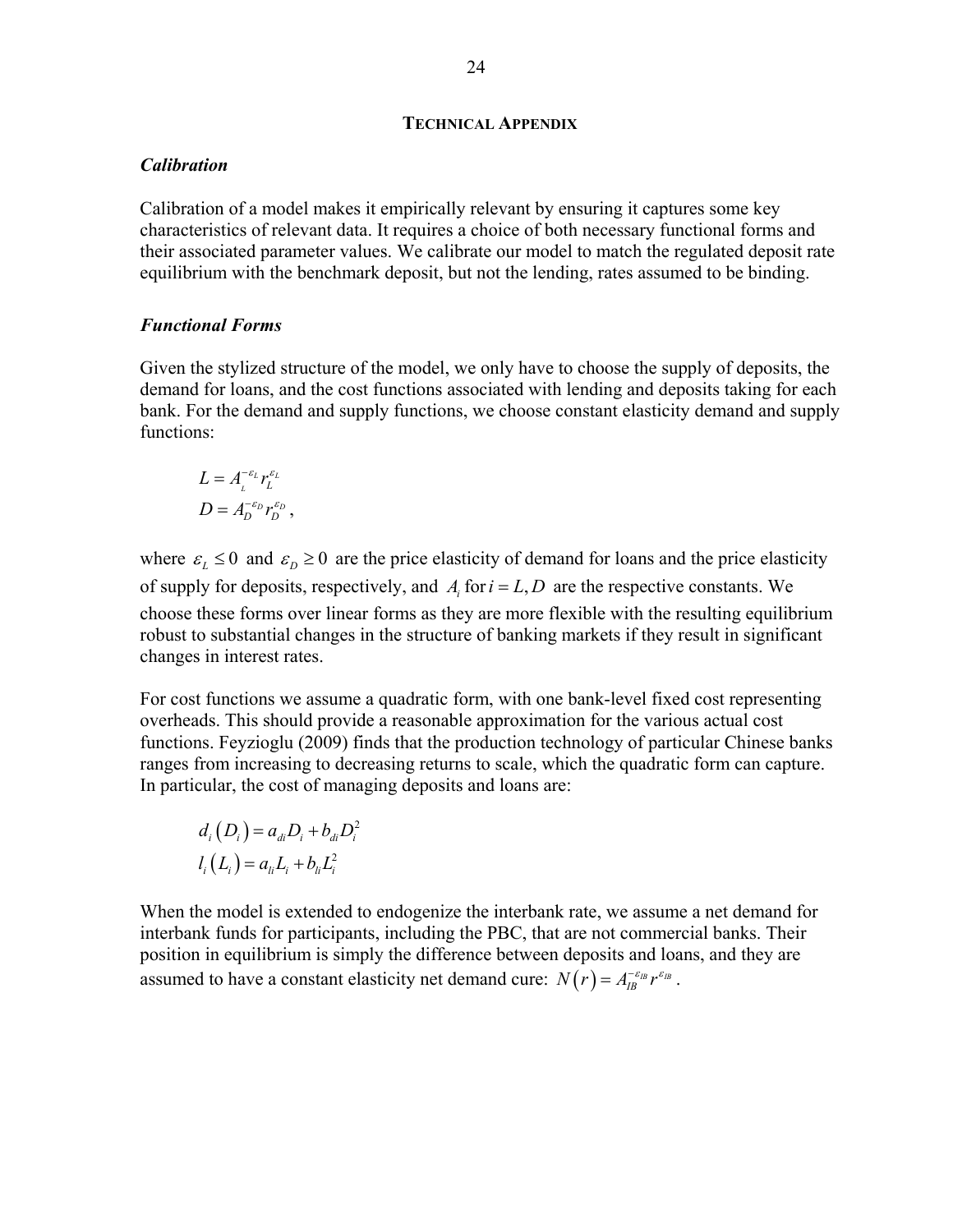## *Parameter Values*

Parameters are chosen to reflect the empirical characteristics of China's banking sector in 2007. We use balance sheet and profitability data for 20 of the largest banks for 2007.<sup>4</sup> These banks represent around 60 percent of total loans and deposits in the banking system. In particular, we use data on bank-by-bank deposits and loans, net interest income (interest revenue less interest expenditure), total and "other" non-interest expenditure. We proxy noninterest variable costs by total less "other" non-interest expenditure, and total profits by net interest income less non-interest expenses.

Parameters for the demand and supply curves can be chosen using past elasticity estimates and aggregate market information. Since we know aggregate lending and deposits and average interest rates, we can solve for the constant terms in (1) and (2). In particular, based on Ho (2008) we choose a low elasticity for deposits of 0.2. Loan demand in China are likely to be more elastic, and so we have chosen a larger elasticity of -1. Given these elasticities, we choose the constants in the deposit supply function and loan demand function to be consistent with average implied interest rates from the activities of the 20 banks in our sample during 2007:

$$
A_L = r_L L^{\frac{1}{\varepsilon_L}}
$$
 and  $A_D = r_D D^{\frac{1}{\varepsilon_D}}$ .

To choose the cost function parameters, we rely on the fact that lending and deposit market shares are highly dependent on the marginal cost terms. We also use information on the banks' non-interest costs for 2007. In particular, we use our proxies for non-interest variable cost, and total profits to choose the cost parameters. Given that we are using four data series per bank, we can only choose four of the five cost function parameters ( $a_{li}, a_{di}, b_{li}, b_{di}$ , and  $F_i$ ), requiring one restrictions to allow the other four to be identified. We choose to set  $a_{di} = 0$  for each bank. Given this, the remaining parameters are chosen as follows: as the deposit rate is assumed to bind, equation (3a) implies that  $b_{di}$  can be chosen to match the deposit share

$$
b_{di}D_D = \frac{r - \overline{r}_D - a_{di}}{2D_{SHi}},
$$

 $\overline{a}$ 

where  $D<sub>D</sub>$  is a parameter that represents how binding the deposit rate cap is, and  $D<sub>SHi</sub>$  is the share of deposits at bank *i*. The two variable cost terms for lending ( $a_{li}$  and  $b_{li}$ ) are then chosen to minimize the distance between bank-by-bank lending and non-interest variable costs (as a share of loans). These are estimated using a Nelder-Mead Simplex algorithm. With estimates of all these costs parameter, the bank specific fixed cost,  $F_i$ , is calculated to equate the total profits of the banks in the model with actual profits in 2007.

<sup>&</sup>lt;sup>4</sup> We have excluded the Agricultural Bank of China from the sample as its restructuring was ongoing during 2007 and did not end until late-2008. With the restructuring now over, its operating behavior is likely to differ significantly from that observed before restructuring.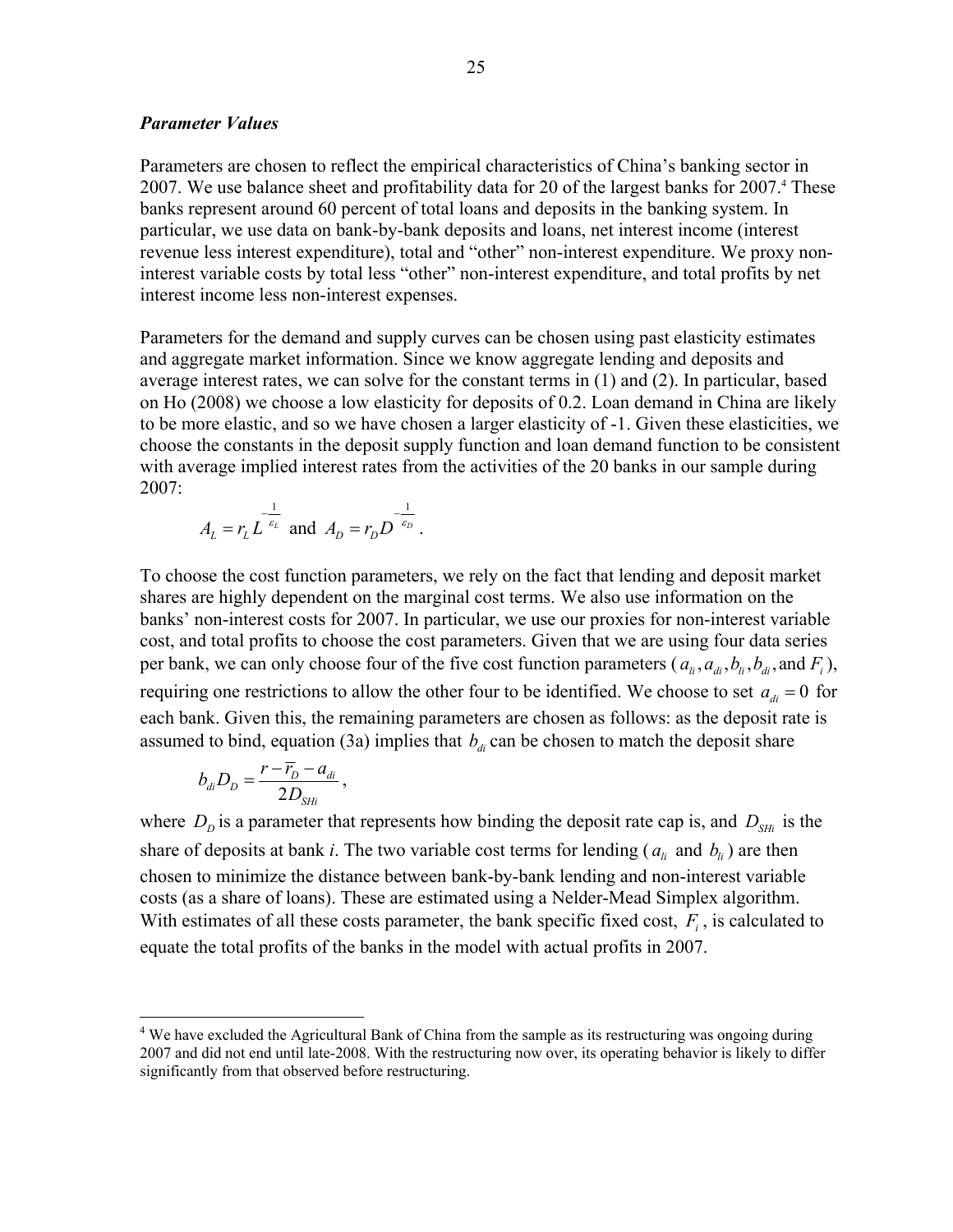Finally, during our reform experiments, we include simulate the impact of reform when the central bank does not have a specific interbank rate target, and the interbank rate is determined endogenously. In this case, there is assumed to be a net demand curve by nonbank participants for interbank funds which includes the central bank. Given that the central bank is included, we assume the demand is more elastic than the demand for aggregate loans (specifically  $\varepsilon_B = 2.5$ ). Then using 2007 data on deposit, loan and the average 12 month SHIBOR rate:

$$
A_{IB}=r(D-L)^{-\frac{1}{\varepsilon_{IB}}}.
$$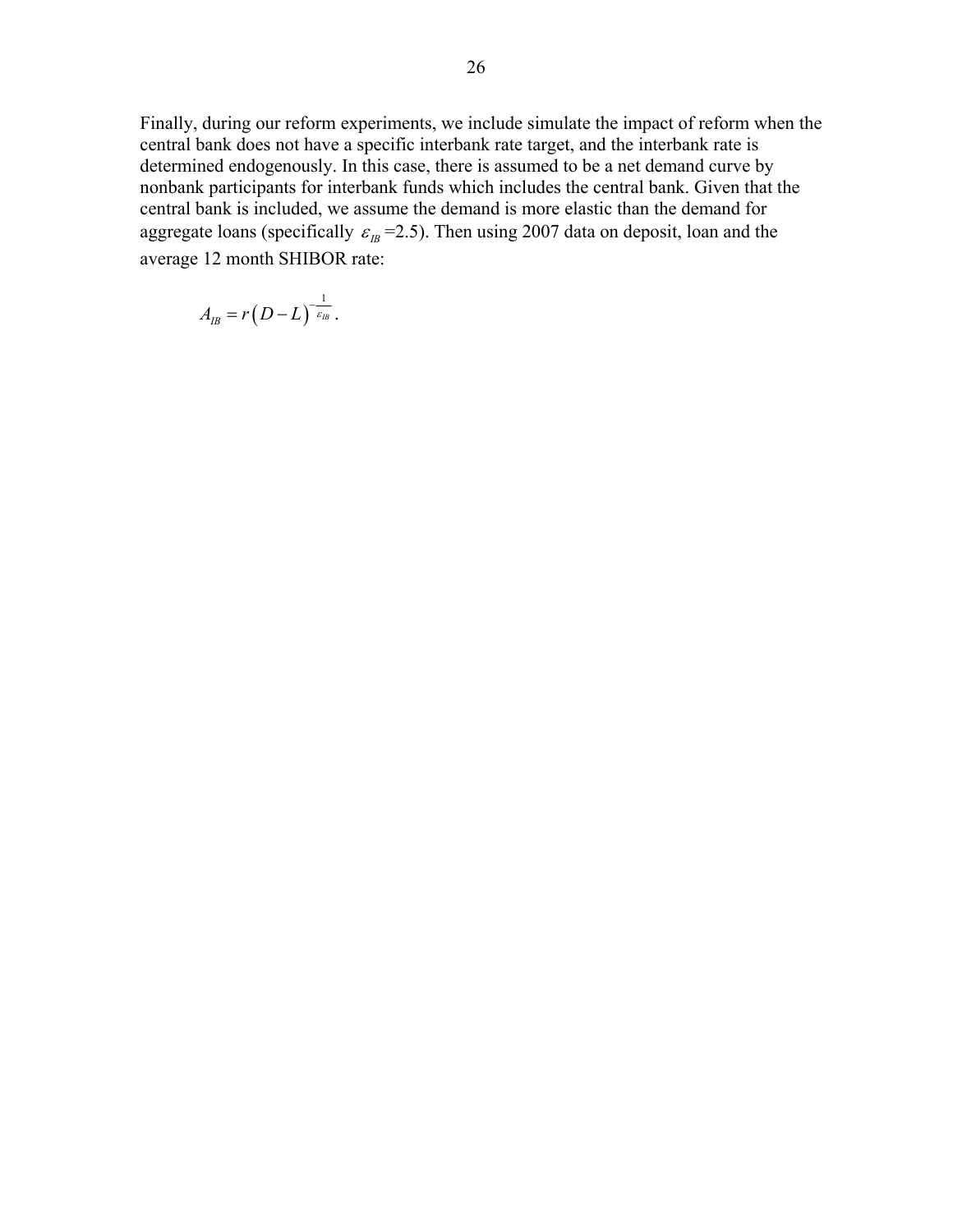#### **REFERENCES**

- Abiad, Abdul, Nienke Oomes, and Kenichi Ueda, 2004, "The Quality Effect: Does Financial Liberalization Improve the Allocation of Capital?," IMF Working Paper 04/112 (International Monetary Fund: Washington, DC).
- Berg, L., 1994, "Household Saving and Debts, the Experience of the Nordic Countries," Working Paper 1994:10 (Uppsala: Uppsala University).
- Bushnell, James, Erin Mansur, and Celeste Saravia, 2004, "Market Structure and Competition: A Cross-Market Analysis of US Electricity Deregulation," CSEM Working Paper 126 (Berkeley, California: University of California Energy Institute).
- Caprio, G., I. Atiyas, and J. A. Hanson, 1994, *Financial Reform: Theory and Experience*. (Cambridge: Cambridge University Press).
- Caprio, G., J. A. Hanson, and P. Honohan, 2001, "Introduction and Overview: The Case for Liberalization and Some Drawbacks," in *Financial Liberalization*, ed. by Caprio, Honohan, and Stiglitz (Cambridge: Cambridge University Press).
- Chen, Hongyi, Lars Jonung, and Olaf Unteroberdoerster, 2009, "Lessons for China from Financial Liberalization in Scandinavia," HKIMR Working Paper, forthcoming (Hong Kong: Hong Kong Institute of Monetary Research).
- Curry, Timothy, and Lynn Shibut, 2000, "The Cost of the Savings and Loan Crisis: Truth and Consequences," *FDIC Banking Review*, Vol. 13 (2).
- Davis, E. Philip, 1995, "Financial Fragility in the Early 1990s: What Can Be Learnt From International Experiences?" Special Paper Series (London School of Economics and Political Science).
- Demirguc-Kunt, Asli, and Enrica Detragiache, 2001, "Financial Liberalization and Financial Fragility," in *Financial Liberalization*, ed. by Caprio, Honohan, and Stiglitz (Cambridge: Cambridge University Press).
- Drees, Burkhard, and Ceyla Pazarbasioglu, *The Nordic Banking Crisis: Pitfalls in Financial Liberalization,* IMF Occasional Paper No. 161 (Washington: International Monetary Fund).
- FDIC, 1997, "An Examination of the Banking Crises of the 1980s and Early 1990s," Federal Deposit Insurance Corporation, http://www.fdic.gov/databank/hist80
- Fezioğlu, Tarhan, 2009, "Does Good Financial Performance Mean Good Financial Intermediation in China?" IMF Working Paper (forthcoming).